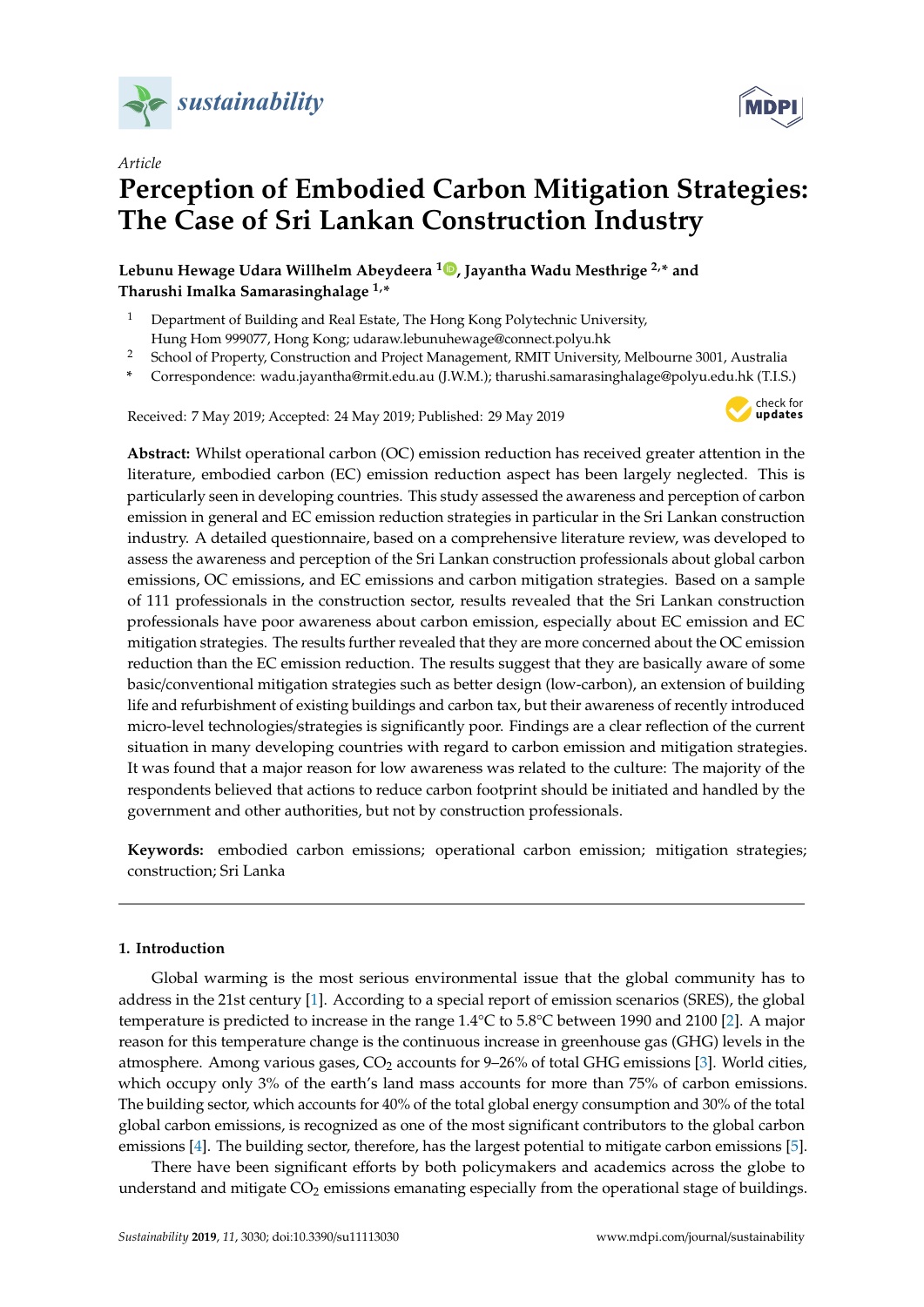These efforts, in turn, are expected to result in more energy efficient buildings. However, more energy efficient buildings, it is argued, may indirectly result in more  $CO<sub>2</sub>$  emissions, especially more embodied carbon (EC) emissions. For example, Dixit, Fernández-Solís [\[6\]](#page-15-5) mentioned that for a new, well insulated, and energy efficient building embodied energy use can even exceed the operational energy use in that building. According to Crawford [\[7\]](#page-15-6), if embodied emissions are neglected further, embodied emission level could even reach up to 50% of the total global carbon emissions. However, not much effort has been made to understand and analyze how to mitigate EC emissions. Pomponi and Moncaster [\[8\]](#page-15-7) stated that studies investigating embodied carbon reduction and mitigation strategies are very limited in the literature. This issue has been particularly severe in developing countries.

Similar to many other developing countries, the construction industry in Sri Lanka has a significant impact on the environment. With the building sector accounting for more than half of the raw material used in construction and 35% of the national energy, it is evident that the building sector contributes to a significant portion of  $CO<sub>2</sub>$  emissions in Sri Lanka [\[5\]](#page-15-4). The recent rapid increase in construction activities in the Sri Lankan construction industry, especially commercial and residential projects in Colombo suburbs is likely to have a significant impact on the environment. Even though Kumanayake and Luo [\[5\]](#page-15-4) stated that the Sri Lankan construction sector has identified the need to mitigate operational carbon emissions, EC emission aspect has been largely neglected by the Sri Lankan construction sector. The Sri Lankan construction stakeholders have begun to adopt various strategies to mitigate the operational carbon emissions. However, as discussed above, the heavy focus on operational carbon (OC) mitigation may increase the embodied carbon (EC) emissions from construction projects. Like in many developing countries, research on EC emissions of the construction sector is very limited in Sri Lanka.

A possible reason why embodied carbon aspect has been largely ignored by researchers and other relevant authorities could be the lack of awareness on the importance of embodied carbon. This study aims to investigate the perception of construction professionals on awareness and the significance of embodied carbon mitigation strategies and their adaptability to the Sri Lankan construction industry. The Sri Lankan construction industry is an ideal case for this study as there has been a heavy focus on operational emission reduction, and largely neglecting the embodied emission aspect. On the other hand, as there is a rapid increase in construction activities, this is the ideal time to emphasize the importance of the embodied carbon mitigation strategies in designing new developments. Therefore, an awareness assessment of Sri Lankan construction professionals regarding the current situation of embodied carbon emissions and the mitigation strategies is timely. This study provides an insight into the perception and awareness of the Sri Lankan construction professionals about embodied carbon emissions and promotes embodied carbon mitigation strategies. This study will be of significant importance in enhancing awareness among professionals in achieving the long-term sustainability goals. The findings will provide the necessary impetus to enhance the awareness of the Sri Lankan construction professionals on the available carbon mitigation strategies. The structure of the study is as follows. Following section reviews the literature on the current trend of carbon emissions in the Sri Lankan construction industry and the use of embodied carbon mitigation strategies across the globe. The methodology section then describes the questionnaire survey and the data collection process, followed by the empirical analysis. Finally, the conclusions and further research directions are drawn.

#### **2. Literature Review**

The construction industry is recognized as a major beneficiary of the rapid economic development in Sri Lanka that has effected since the end of civil war in 2009. The rapid increase in the development of infrastructure and high-end commercial, residential, and hotels has resulted in a boom in the Sri Lankan construction industry. According to National Development Bank securities, a private brokerage based in Colombo, the growth of Sri Lankan construction industry has been as twice as the GDP growth of the country since 2009. As seen in Table [1,](#page-2-0) the number of total construction activities has increased by 57%, while residential construction activities have been increased by more than 100% during 2010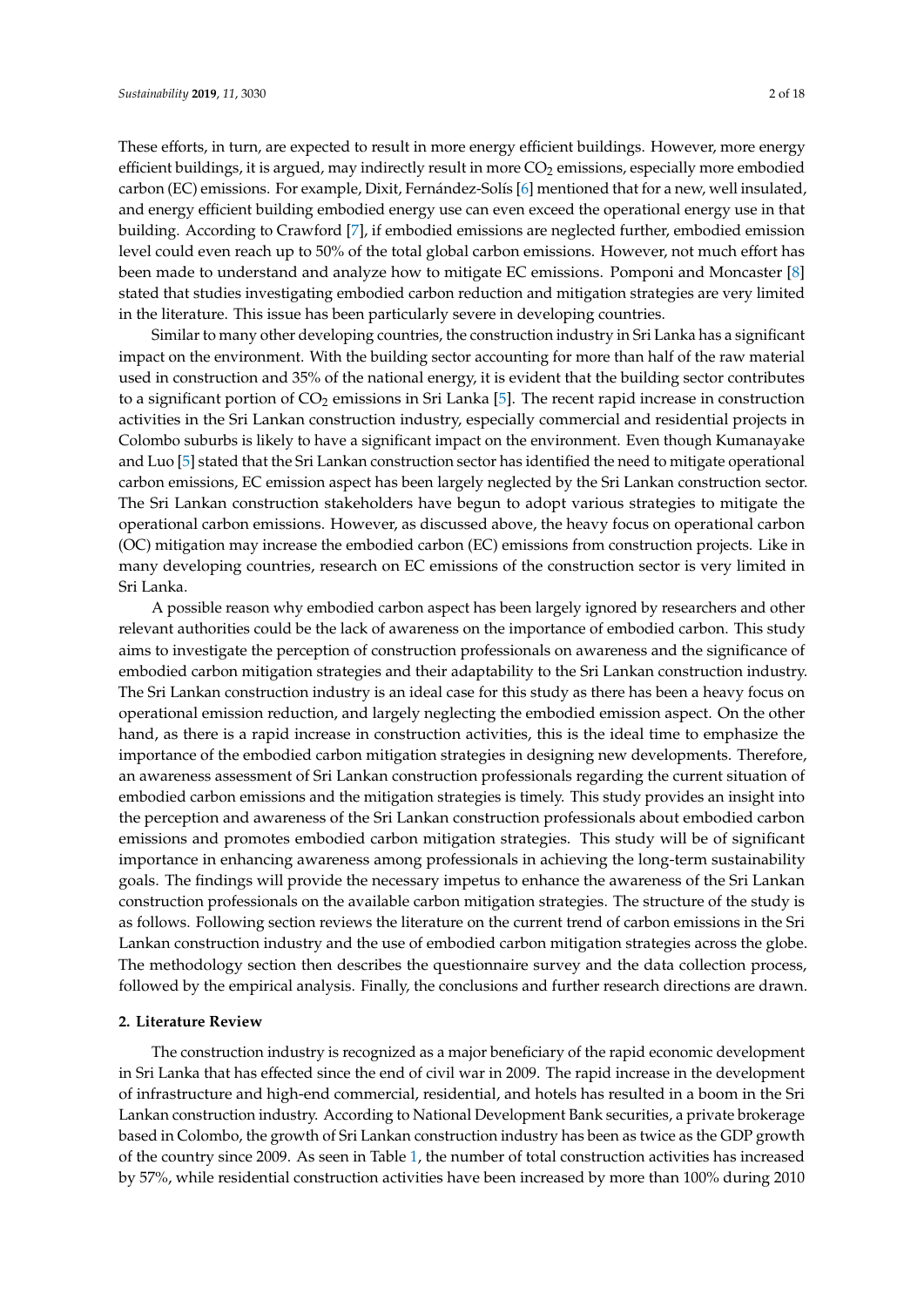and 2015 period. The correct number of projects would be even higher as some construction projects in the country may not have been registered in the Department of Census, Sri Lanka. The construction sector has thus become one of the major industries that consume a large number of materials and energy in Sri Lanka. According to Kumanayake, Luo [\[9\]](#page-15-8), the global construction sector accounts for nearly 40% of the global energy consumption and similarly, the Sri Lankan construction industry accounts for 35% of the national energy consumption in Sri Lanka [\[9\]](#page-15-8). The construction sector is also considered as the largest material consumer in the world in 2005 [\[10\]](#page-15-9) and similarly, the building sector acco[un](#page-15-4)ts for nearly 50% of the raw material used in Sri Lanka [5].

| Year | No. of Residential<br><b>Construction Activities</b> | No. of Non-Residential<br><b>Construction Activities</b> | No. of Additions<br>and Alterations | <b>Total Number</b><br>of Activities |
|------|------------------------------------------------------|----------------------------------------------------------|-------------------------------------|--------------------------------------|
| 2007 | 423                                                  | 1965                                                     | 811                                 | 3199                                 |
| 2008 | 57                                                   | 447                                                      | 109                                 | 613                                  |
| 2010 | 374                                                  | 1453                                                     | 953                                 | 2780                                 |
| 2012 | 243                                                  | 1833                                                     | 614                                 | 2690                                 |
| 2014 | 955                                                  | 2006                                                     | 461                                 | 3422                                 |
| 2015 | 757                                                  | 2941                                                     | 664                                 | 4362                                 |

<span id="page-2-0"></span>**Table 1.** Registered construction activities in Sri Lanka: 2007–2015.

Source: Department of Census and Statistics (2015).

The construction sector accounts for one-third of global carbon emissions due to the high level of material and energy consumption. The construction sector was responsible for 18% of the global carbon emissions [\[11\]](#page-15-10), and has been recognized as a major contributor to GHG emissions [\[4\]](#page-15-3). United Nations Environmental Program [UNEP] [\[12\]](#page-15-11) reported that building sector accounts for 40% of the total global energy consumption resulting in nearly 30% of the total global CO2 emissions. According to Kumanayake et. al [\[9\]](#page-15-8), the Sri Lankan building sector is also a major contributor to GHG emissions. It is evident in Figure [1](#page-2-1) that the percentage of carbon emissions in the building sector has significantly increased over the past two decades. In 1975, the Sri Lankan building sector accounted for zero  $CO<sub>2</sub>$ emissions, but this has increased up to 4.08% in 2013. This is expected to increase even further with multiple construction projects taking place in Sri Lanka.

<span id="page-2-1"></span>

combustion) in Sri Lanka (Source: IEA Statistics © OECD/IEA 2014 (http://www.iea.org/stats/index.asp). Figure 1. CO<sub>2</sub> emissions from residential, commercial and public services buildings (% of total fuel

There have been significant efforts both by policymakers and academics across the globe to study mere have been significant enotes boat by policy matters and academics across are globe to statay.<br>and mitigate CO<sub>2</sub> emissions emanating especially from the operational stage (operational carbon) of *2.1 Embodied Carbon Mitigation Strategies*  buildings. These efforts, in turn, are expected to result in more energy efficient buildings. However,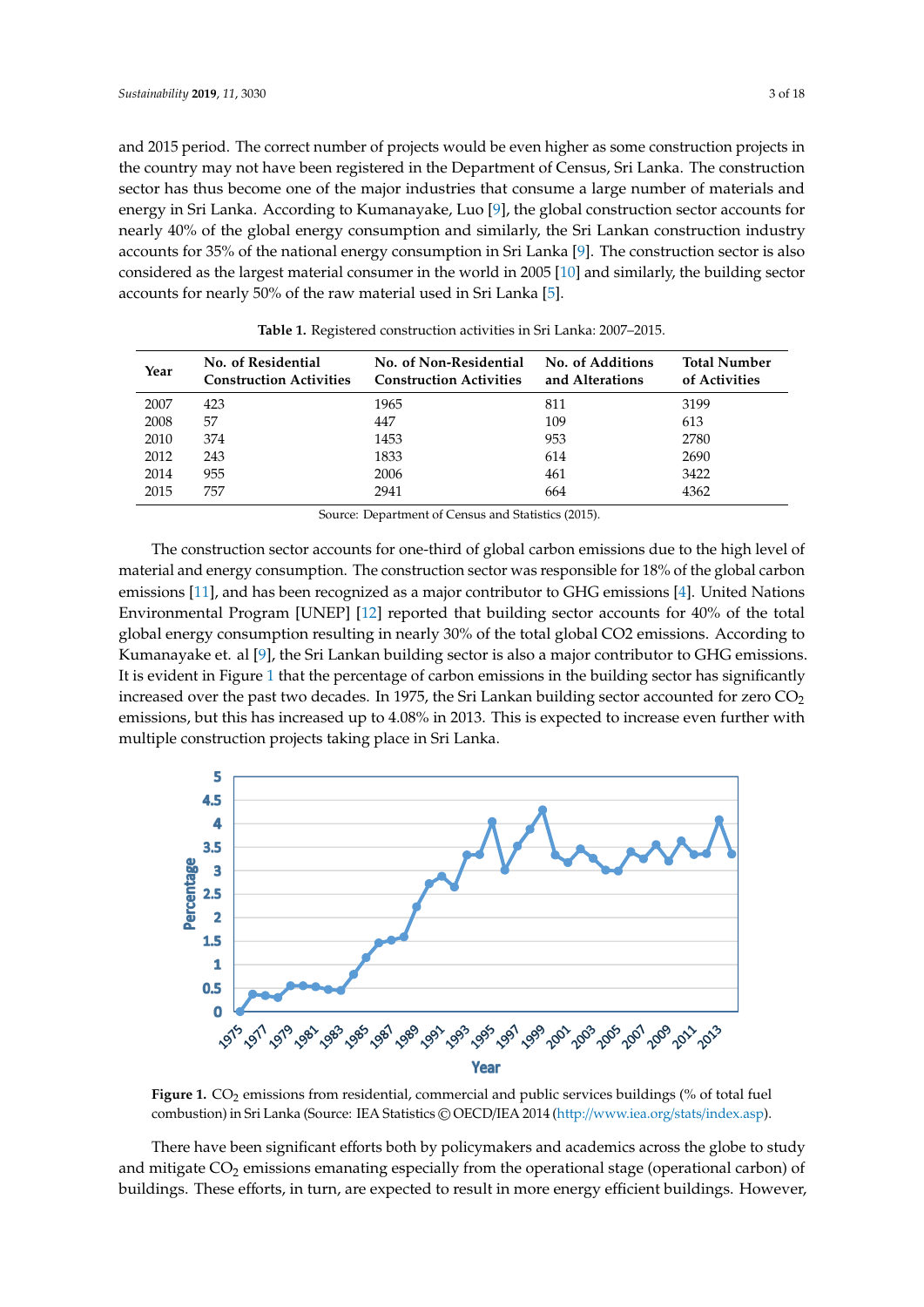more energy efficient buildings, it is argued, may indirectly result in more  $CO<sub>2</sub>$  emissions, especially more EC emissions. For example, Dixit, Fernández-Solís [\[6\]](#page-15-5) mentioned that for a new, well insulated and energy efficient building, the embodied energy use can even exceed the operational energy use. Nevertheless, not much effort has been made to understand and analyze how to mitigate embodied carbon emissions. Pomponi and Moncaster [\[8\]](#page-15-7) stated that studies investigating embodied carbon reduction and mitigation strategies are very limited in the literature. This issue has been particularly apparent in developing countries because of the short-term financial benefits that bring through operational energy reduction. Thus, the industry practitioners in these countries tend to focus more on the operational aspect of buildings and largely ignore the embodied aspect.

A recent study has revealed that embodied energy accounts for 5–10% of the whole life cycle energy of a building [\[13\]](#page-15-12). Another recent study reported that the embodied carbon emissions account for 10–97% whole life-cycle carbon emissions in a building [\[14\]](#page-15-13). This amount is likely to rise when shifting from conventional to zero energy buildings, which is now the practice around the world. In 2005, the construction sector accounted for 11.7% of Ireland's national emissions and out of that, 71% were from embodied sources [\[15\]](#page-15-14). Huang and Bohne [\[16\]](#page-15-15) stated that construction emissions in Norway reported a significant rise from 4.2 Mt  $CO<sub>2</sub>e$  in 2003 to 5.3 Mt  $CO<sub>2</sub>e$  in 2007. They further mentioned that a major portion of the emission was embodied emission. According to Chang, Zuo [\[17\]](#page-15-16), nearly 50% of China's total energy was consumed by the construction industry. They further stated that materials, electricity supply, heating and fuels as the largest contributor to the embodied energy consumption in China. In 2009, the construction industry accounted for 66.5% of the total carbon emissions in China, out of which, 96.6% were embodied emissions [\[18\]](#page-15-17). Therefore, it is clear that the embodied carbon emission from the building sector is increasing considerably. This is very much the case in the Sri Lankan building sector. Though Sri Lankan construction practitioners have started taking some measures to reduce operational carbon emissions, embodied emission aspect has been largely neglected due to numerous reasons. Installation of high efficient electrical systems, maximizing the use of natural lighting and ventilation in building designs, adopting green building certifications and reducing energy use are some of the measures adopted by the Sri Lankan construction practitioners to reduce operational carbon emissions. Some possible reasons to not identify the sources and impacts of embodies carbon emissions could be the lack of studies available on embodied carbon emissions, as well as lack of awareness about embodied emissions, especially in the Sri Lankan context.

## *Embodied Carbon Mitigation Strategies*

Embodied carbon mitigation has become an increasingly popular area of research in the carbon emission related research domain. As a result, several inventories have been developed to monitor the typical embodied energy and carbon emissions of construction materials and activities which will enable the users to quantify the impact on environment [\[19\]](#page-15-18). Despite the unavailability of a standard protocol to estimate embodied carbon emissions, strong quantitative methodologies have enabled the researchers to successfully estimate embodied carbon emissions of construction activities, which has resulted in moving to the next step of the process, embodied carbon mitigation [\[14\]](#page-15-13). There are numerous measures to mitigate carbon emissions during various stages of a project. These stages mainly include the design and construction phases of the project [\[8\]](#page-15-7), operation phase [\[20\]](#page-15-19) and the end of life phase [\[21\]](#page-16-0). A significant focus has been given to the GHG emission reduction in the operation phase and a considerable amount of research work has been done in finding ways to mitigate emissions during this phase. However, studies on embodied carbon mitigation strategies are considerably limited in the literature. Pomponi and Moncaster [\[8\]](#page-15-7) have reviewed a number of studies available on embodied carbon emissions and listed out 17 embodied carbon mitigation strategies: (i) Practical guidelines for a wider use of low-EC materials, (ii) better design, (iii) reduction, re-use and recovery of EE/EC intensive construction materials, (iv) tools, methods, and methodologies, (v) policy and regulations (Governments), (vi) refurbishment of existing buildings instead of new built, (vii) Decarbonization of energy supply/grid, (viii) inclusion of waste, by-product, used materials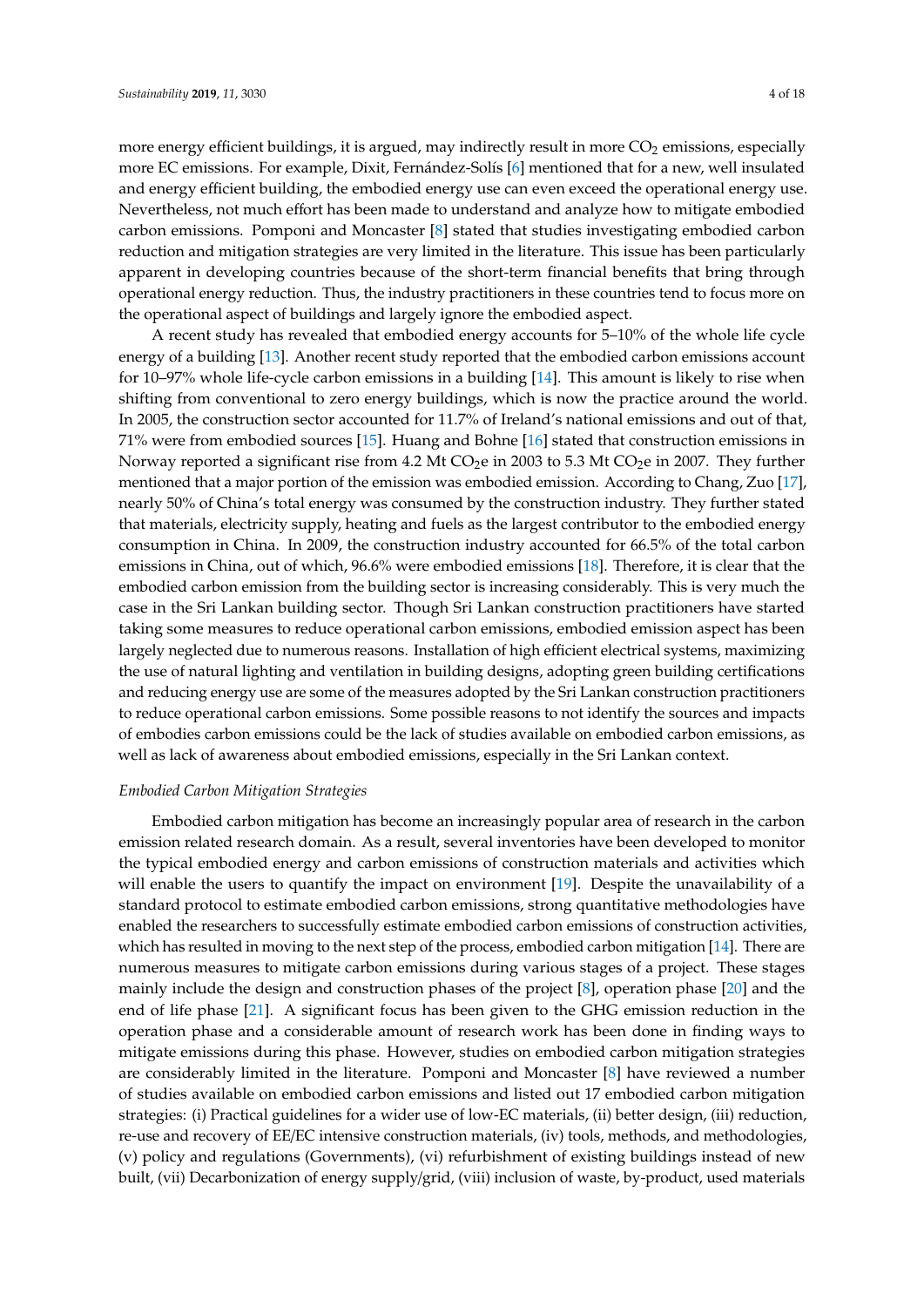into building materials, (ix) increased use of local materials, (x) policy and regulations (construction sector), (xi) people-driven change (key role of all built environment stakeholders), (xii) more efficient construction processes/techniques, (xiii) carbon mitigation offsets emissions trading, and carbon tax, (xiv) carbon sequestration, (xv) extending the building's life, (xvi) increased use of prefabricated elements/off-site manufacturing, and (xvii) demolition and rebuild. These seventeen strategies can be considered as significant measures to mitigate embodied carbon emissions from the building sector. The present study uses these strategies to evaluate the awareness of Sri Lankan construction professionals on embodied carbon mitigation strategies. Despite the availability of research studies to identify and introduce embodied carbon mitigation strategies to construction professionals in developed countries, there is a severe scarcity of related research studies in developing countries. This has been further confirmed by the studies conducted by Kofoworola and Gheewala [\[22\]](#page-16-1), Ramesh et al. [\[23\]](#page-16-2), Varun et al. [\[24\]](#page-16-3), Paulsen and Sposto [\[25\]](#page-16-4), Pinky Devi and Palaniappan [\[26\]](#page-16-5), and Wen et al. [\[27\]](#page-16-6), who state that most of the studies on carbon emissions and mitigation have been conducted in developed countries resulting in a scarcity of studies in developing countries.

#### **3. Research Methodology**

A mixed methods triangulation approach was used, which combines a comprehensive literature review, a questionnaire survey with 111 professionals followed by another semi-structured questionnaire survey with 31 senior professionals chosen from the same sample working in the Sri Lankan construction industry. Previous researchers adopted and highlighted the benefits of using mixed methods research design in the construction engineering and management field [\[28–](#page-16-7)[31\]](#page-16-8). Triangulation, simultaneously using multiple research methods, is a valuable strategy in the research process, and the mix methods will complement the strengths and weaknesses of other methods [\[32\]](#page-16-9). A comprehensive literature review was conducted to identify the global trend of carbon emissions and mitigation strategies. This helped to compile a comprehensive questionnaire, which covered practices and perceptions, as well as the importance of GHG emissions from the construction industry. The literature review also helped to identify 17 embodied carbon mitigation strategies, which were used in the questionnaire to assess the awareness of these strategies among the Sri Lankan constriction professionals. The main purpose of the structured questionnaire survey was to assess the awareness of Sri Lankan construction professionals on GHG emissions and embodied carbon mitigation strategies. The second questionnaire survey was administered among a limited group of professionals, drawn from the same sample, to understand the reasons for their limited knowledge about the carbon emissions, especially embodied carbon emissions and mitigation strategies.

Prior to the questionnaire survey, a pilot study was conducted with three industry experts with more than 10 years of working experience to fine-tune the full questionnaire. This helped the research team to ensure that the instructions and questions were clear to the prospective respondents. Upon fine-tuning the questionnaire based on the pilot study, both online and paper-based questionnaire surveys were administered, during July—October 2018 among the industry practitioners (professionals). The questionnaire consisted of four sections. The first part of the questionnaire collected the demographic information of the respondents. The second section aimed to assess the knowledge, awareness, and perception of the respondents about carbon emissions, embodied carbon emissions and operational carbon emissions. The third section of the questionnaire consisted of several statements on carbon emissions to further assess the awareness of the respondents. Section four of the questionnaire has two main parts: Part (1) assessed the awareness of respondents about the 17 carbon mitigation strategies identified through the literature review, while part (2) assessed their perception towards the importance of those mitigation strategies.

The respondents were asked to rank their degree of awareness, and their perception towards the importance based on a five point-Likert scale. Accordingly, awareness was scaled as  $1 =$  "very low awareness and knowledge" and 5 = "high awareness and knowledge", and the perception was scaled as 1 = "totally disagree" and 5 = "totally agree". Previous researchers have used different rating scales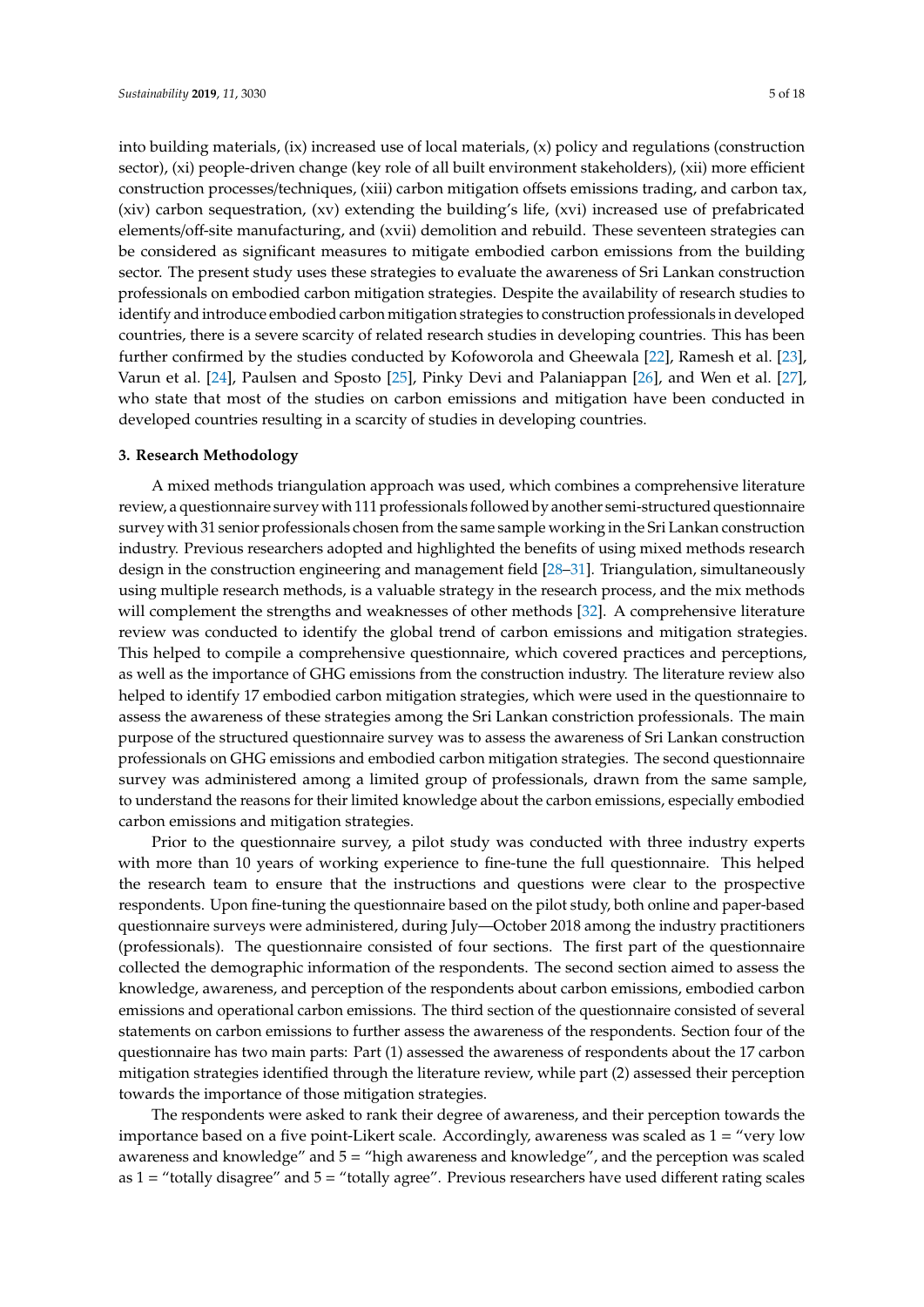ranging from four points to eleven points [\[33–](#page-16-10)[35\]](#page-16-11). In this study, however, a five-point Likert scale was considered more suitable. The reason is that it allows respondents a sufficiently wide choice to differentiate the scores, and yet not overly burdensome in their decisions (such as would be the case in more than seven-point scales. The second questionnaire was also administered among experienced professionals to explore the reasons for low awareness of carbon emissions and mitigation strategies. This questionnaire consisted of three sections: Section 1 focused on the psychological-cognitive factors, Section 2 tested on the social factors, and Section 3 focused on political factors. The respondents were asked to indicate their agreement on a five-point Likert scale, in which  $1 =$  "totally disagree" and  $5 =$  "totally agree".

The first questionnaire was administered to a sample of 111 construction practitioners in the Sri Lankan construction industry and the second questionnaire was administered to a sample of 31 experienced professionals in the industry. The targeted respondents included Architects, Civil Engineers, Electrical Engineers, Quantity surveyors, Facilities Managers and Compliance Managers from both the public and the private sector. The questionnaire was sent to different organizations in Sri Lanka including the Construction Industry Development Authority [CIDA], Institute of Quantity Surveyors of Sri Lanka [IQSSL], Institute of Engineers Sri Lanka [IESL], and developers on the member list of CIDA. Snowball sampling method was used to increase the sample size of the survey [\[36\]](#page-16-12). Respondents were invited to distribute the questionnaire among other construction professionals in their professional circle.

#### **4. Method of Analysis**

The data collected through the questionnaires were analyzed using the Statistical Package for Social Sciences (SPSS Version 20) [\[37\]](#page-16-13). Non-parametric statistical tests [\[38\]](#page-16-14)—the Cronbach's alpha, the Relative Importance Index [RII] and descriptive statistics—were employed given that the data involved were based on ordinal measurement scales. These non-parametric statistical tests are useful when the population distribution is not exactly known and the sample size is small and unequal [\[39\]](#page-16-15). Cronbach's alpha test was used to measure the reliability of data by examining the internal consistency of the adopted measurement scale Leontitsis and Pagge [\[40\]](#page-16-16). The 'mean score' is an ideal method to establish relative importance in terms of awareness of carbon emission in the construction industry. Whilst it is simple to understand without the complication of other probabilistic parameters, this type of descriptive statistic reflects the representative score for each sampled item, as long as the standard deviation is not excessive. In fact, this method has been commonly used in similar research studies [\[41](#page-16-17)[–43\]](#page-16-18). Chan and Kumaraswamy [\[41\]](#page-16-17) used the mean score to establish the relative importance in identifying reasons in delaying civil engineering projects in Hong Kong, while Chan, Chan [\[42\]](#page-16-19) used the same approach to evaluate the benefits of partnering projects. Tripathi and Jha [\[43\]](#page-16-18) also used non-parametric tests to analyze the organizational performance attributes of construction firms in India. Five-point scales were transformed to relative importance indices to determine the rank of factors. The mean and the standard deviation of each individual factor do not reveal the relationship between them, which makes it improper to assess the overall ranking. Hence, the numerical scores were transformed to relative importance indices so that the relative ranking of each factor can be determined.

The RII was obtained from using the following formula:

$$
Relative\,Importance\,Index(RII) = \frac{\sum w}{A \times N}, (0 \leq index \leq 1)
$$
\n<sup>(1)</sup>

where  $w =$  weighting given to each factor by the respondents ranging from 1 to 5, where 1 is very low and 5 is very high, *A* = highest weight (i.e., 5 in this scenario), and *N* = total number of respondents. Moreover, correlation analysis techniques were used to determine the correlations among factors relating to embodied carbon mitigation strategies. Spearman rank correlation coefficient and Kendall'sTau-b coefficient tests were adopted to determine the monotonic relationship between ordinal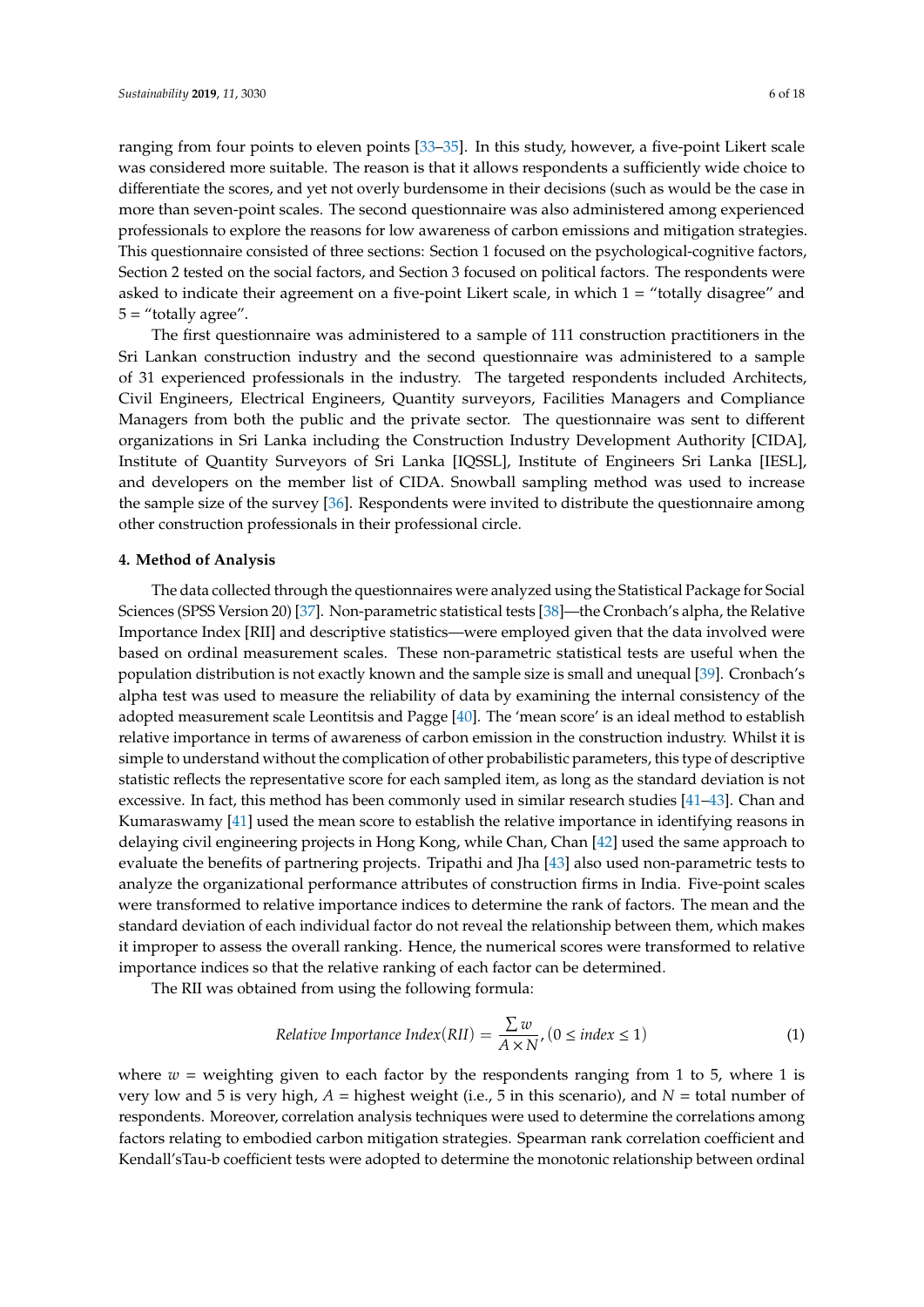variables. These coefficients indicate the strength and degree of relationship between two variable sets, which denotes the correlation among them. ordinal variables. These coefficients indicate the strength and degree of relationship between two variables. These coefficients indicate the strength and degr **Profile of Respondents**: Out of 125 questionnaires distributed, 111 professionals returned the

**Profile of Respondents**: Out of 125 questionnaires distributed, 111 professionals returned the completed questionnaires, with a response rate of 89%. Once the survey questionnaires were distributed to potential state in the reminded them, from them, from them, from them, from them, from them, from them, from them, f to potential stakeholders, the research team contacted and reminded them, from time to time, to respond to the number of responses to the questionnaire. This helped the survey team to boost the number of responses to 111 in total, which is a very good response rate for an exploratory study of carbon emission. The respondents work experience in the construction industry ranges from less than 1 year to 5 and years above. Table [2](#page-6-0) shows the response of the response of the response of profession and Figure 2 shows the response of profession and Figure 2 the composition of the respondents in terms of profession and Figure [2](#page-6-1) illustrates their experience in  $\frac{1}{2}$ years. The majority of the respondents  $(60.36\%)$  had experience of 2 to 5 and around one-fourth  $(22\%)$ of the respondents had more than five years of experience in the construction industry. rione or responsents. Our or 125 questionnaires abandated, 111 professionals returned are

<span id="page-6-0"></span>

| Profession                 | No. of Respondents | Percentage |
|----------------------------|--------------------|------------|
| Architect                  | 21                 | 18.92%     |
| Civil Engineer             | 35                 | 31.53%     |
| Manager Compliance         | 3                  | $2.70\%$   |
| <b>Electrical Engineer</b> | 12                 | 10.81%     |
| <b>Facilities Manager</b>  | 16                 | 14.41%     |
| Quantity Surveyor          | 24                 | 21.62%     |

**Table 2.** Composition of the respondents. **Table 2.** Composition of the respondents.

<span id="page-6-1"></span>

**Figure 2.** Experience of the respondents. **Figure 2.** Experience of the respondents.

# **5. Empirical Analyses and Findings**

### *5.1. Global Carbon Emissions*

To assess the level of awareness and the knowledge on carbon emissions, the respondents were asked to rate their level of awareness and knowledge based on their experience and level of understanding on the subject. Prior to the analysis, a reliability test was performed. Among five different tests to test the reliability of data (Cronbach's alpha, Split half, Guttmann, Parallel, and Strict parallel [\[43\]](#page-16-18), the Cronbach's alpha test, which is the most suitable test for these types of studies [\[44\]](#page-16-20),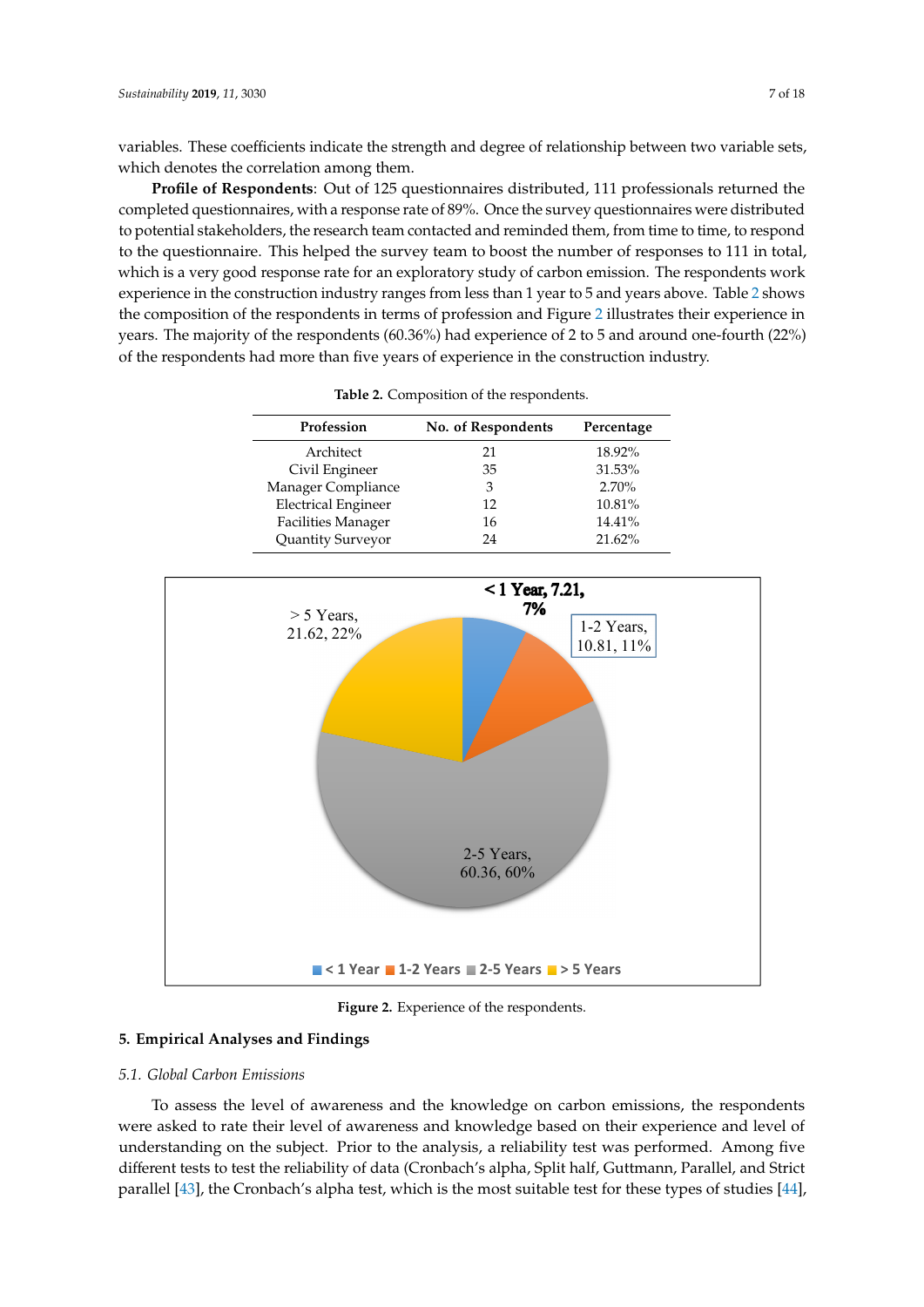was used in this study. This test is easier to use compared to other estimates as it only requires one test administration. Moreover, it adds validity and accuracy to the interpretation of data [\[45\]](#page-16-21). The purpose of this test is to measure and verify the internal consistency or reliability among the responses under the five-point Likert scale. Reliability is generally established if Cronbach's alpha is greater than 0.6 [\[46\]](#page-16-22). The value of 0.881 Cronbach's Alpha test statistic indicates that the five-point Likert scale adopted was consistent and reliable at the 5% significant level of the questionnaire survey.

As seen in Figure [3,](#page-7-0) the frequency analysis revealed that around 45% of the respondents were well-aware (high-awareness) of carbon emissions in general. However, their awareness about **5. Empirical Analyses and Findings** operational and embodied carbon emissions is relatively low. For example, only around 33% of respondents were well-aware of operational carbon emissions, whilst this figure for embodied carbon *5.1. Global Carbon Emissions*  emission was only 19.8%. Similarly, Ibn-Mohammed et al. (2013) also mentioned that there is a lack of knowledge and awareness of embodied carbon emissions in the construction industry. The results also indicate that the respondents were little more aware of the operational carbon emissions than the embodied carbon emissions. Figure [4](#page-8-0) further reaffirms the fact that the embodied carbon emission reduction still remains to be of low concern among Sri Lankan construction professionals. For example, almost half of the respondents (49.55%) seems to think that EC emission reduction is not that important, while a significant proportion of respondents (37.84%) also do not consider the reduction of OC emission is that important. This finding is however somewhat contradicted with the findings of Kumanayake, Luo [\[9\]](#page-15-8). They stated that the priority given to the operational carbon emissions in the past has now shifted more towards the embodied emissions, which is not yet the case with regard to the Sri Lankan construction industry. This clearly shows that the Sri Lankan construction professionals are still more concerned about the operational carbon emissions over embodied emissions.

<span id="page-7-0"></span>

**Figure 3.** Awareness of global carbon emissions.

**Overall, the results suggest that even though the knowledge and awareness about carbon emission** are relatively low among Sri Lankan professionals, the majority of the respondents showed some knowledge in reducing OC emissions compared to EC emissions. This in line with Huang and Bohne  $[16]$ , who stated that the global carbon reduction trend is still dominated by the OC emission reduction perspective. reduction perspective.

To have a deeper understanding and cross-check their awareness regarding OC and EC emission in the construction industry, a set of statements relating to OC and EC emission were given (section II of the questionnaire) to indicate their level of agreement on them, which are seen in Table [3.](#page-8-1) Their responses were categorized into three groups: Respondent scores 2 or less were named "poor-awareness" category; scores 3 as "neutral" category; and scores 4 or more as "well-awareness" category.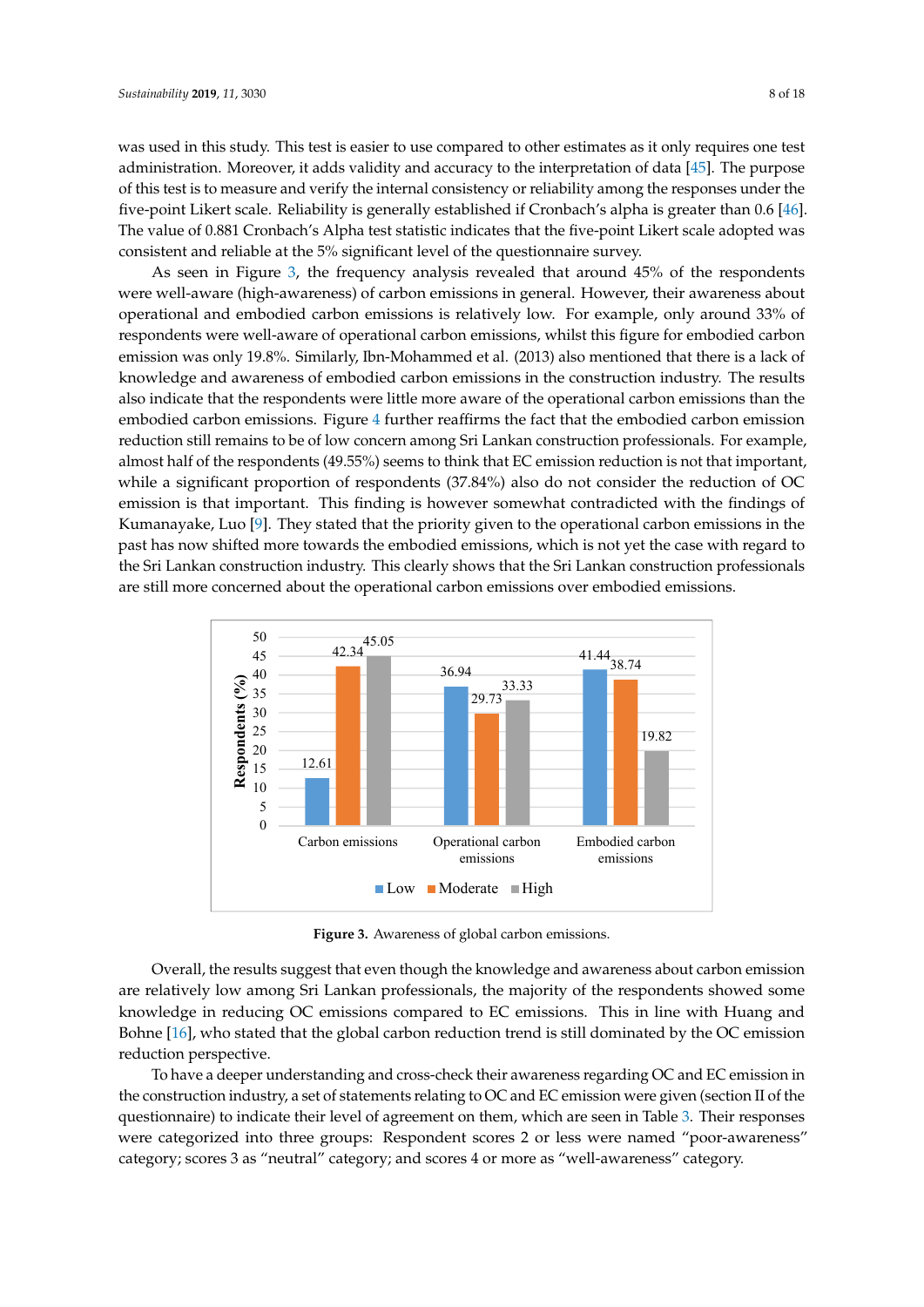<span id="page-8-0"></span>

**Figure 4.** Perception of the importance of carbon emission reduction. **Figure 4.** Perception of the importance of carbon emission reduction.

|                                                                                                                                        | <b>Percentage of Respondents Scoring</b> |                                 |                        |  |
|----------------------------------------------------------------------------------------------------------------------------------------|------------------------------------------|---------------------------------|------------------------|--|
| <b>Factors</b>                                                                                                                         | <b>Disagree</b><br>(Low-Awareness)       | Neutral<br>(Moderate Awareness) | Agree (Well-Awareness) |  |
| Good awareness of global carbon emission<br>levels and how they occur                                                                  | 44.14                                    | 36.04                           | 19.82                  |  |
| Good awareness of impacts caused by the<br>construction industry towards total global<br>carbon emissions                              | 32.43                                    | 41.44                           | 26.13                  |  |
| Well aware of the two emission types;<br>embodied carbon emissions and operational<br>carbon emissions                                 | 56.76                                    | 24.32                           | 18.92                  |  |
| More concerned about the operational carbon<br>emissions than the embodied carbon emissions                                            | 44.14                                    | 36.94                           | 18.92                  |  |
| Sound knowledge on embodied carbon<br>mitigation strategies                                                                            | 75.68                                    | 10.81                           | 13.51                  |  |
| Personal responsibility to ensure that the<br>construction process has a low impact on the<br>environment in terms of carbon emissions | 39.64                                    | 36.94                           | 23.42                  |  |
| Consider reduction in embodied carbon<br>emission as a personal responsibility in the<br>construction project                          | 51.35                                    | 23.42                           | 25.23                  |  |

<span id="page-8-1"></span>**Table 3.** Level of awareness of carbon emission in the construction industry.

than the embodied carbon embodied carbon emissions 44.14 36.94.14 36.94.14 36.92.14 36.92.14 36.94 18.92.14 36<br>Protestant carbon emissions 44.14 36.94.14 36.92.14 36.92.14 36.92.14 36.92.14 36.92.14 36.92.14 36.92.14 36.9 The poor awareness about carbon emission is again clearly demonstrated with the results reported in Table 3. Among the three 'awareness' categories, 'low-awareness' category has received the largest percentage scores, reflecting an overall poor knowledge or awareness of carbon emission. Under the 'low awareness', "sound knowledge on embodied carbon mitigation strategies", "well aware of embodied carbon emissions and operational carbon emissions" and "consider reduction in embodied personal responsibility in the construction project 51.35 23.42 25.23 carbon emission as a personal responsibility" have received larger percentage scores of 75.68%, 56.76%, carbon emission issue, but they also do not consider carbon reduction is their responsibility. Likewise, a considerable portion of higher percentage scores (responses) come under the 'moderate awareness' category, reflecting little knowledge and awareness on the global carbon emission impact of the and 51.35%, respectively. This indicates not only that respondents are not very well aware of the construction industry.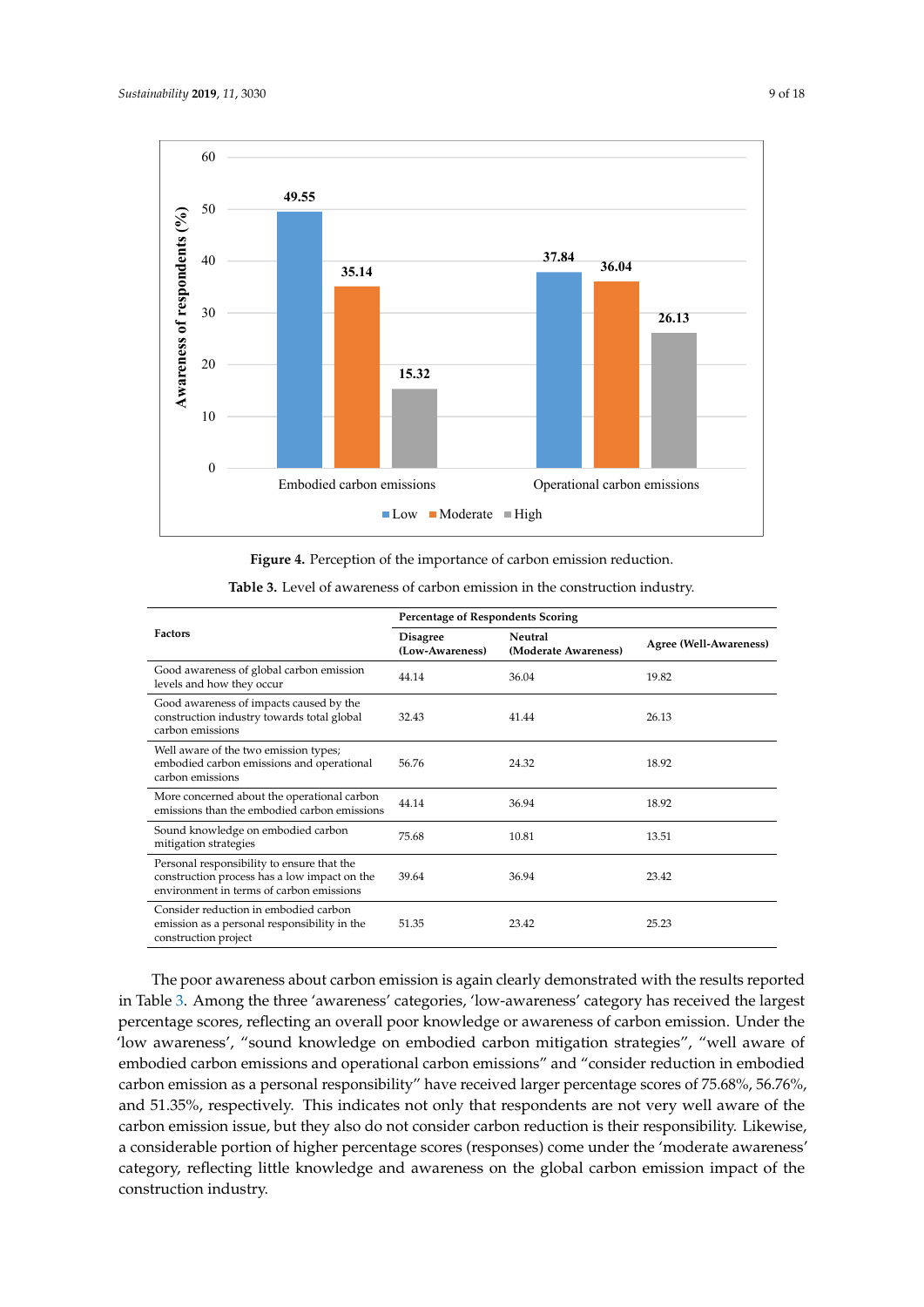Based on the respondents' feedback on the Likert scale, the mean and the standard deviation of the above statements were analyzed further. The results revealed that respondents had the least awareness about the carbon emission mitigation strategies which was ranked at the bottom. It was further evidence that the respondents had a better awareness about the impacts of the construction industry towards total global carbon emissions as it was ranked highest. This was an encouraging result which indicates that construction practitioners in Sri Lanka are in the right track to reduce negative environmental impacts of construction. A significant fact to note in Table [4](#page-9-0) is that all the statements which were related to embodied carbon emission were ranked at the bottom which indicates that respondents awareness on embodied carbon emissions were relatively low compared to other facts on global carbon emissions.

<span id="page-9-0"></span>

| <b>Factors</b>                                                                                                                         |      | <b>Descriptive Statistics</b> |      |  |  |
|----------------------------------------------------------------------------------------------------------------------------------------|------|-------------------------------|------|--|--|
|                                                                                                                                        |      | <b>Standard Deviation</b>     | Rank |  |  |
| Good awareness of global carbon emission levels and how<br>they occur                                                                  | 2.75 | 0.847                         | 3    |  |  |
| Good awareness of impacts caused by the construction<br>industry towards total global carbon emissions                                 | 2.93 | 0.850                         | 1    |  |  |
| Well aware of the two emission types; embodied carbon<br>emissions and operational carbon emissions                                    | 2.56 | 0.931                         | 6    |  |  |
| More concerned about the operational carbon emissions than<br>the embodied carbon emissions                                            | 2.61 | 0.946                         | 5    |  |  |
| Sound knowledge on embodied carbon mitigation strategies                                                                               | 2.17 | 0.971                         | 7    |  |  |
| Personal responsibility to ensure that the construction process<br>has a low impact on the environment in terms of<br>carbon emissions | 2.80 | 1.069                         | 2    |  |  |
| Consider reduction in embodied carbon emission as a<br>personal responsibility in the construction project                             | 2.70 | 1.005                         | 4    |  |  |

**Table 4.** Mean and ranking derivation on statements related to carbon emissions.

Kumanayake et al. (2018) stated that Sri Lankan building sector has identified the requirement to mitigate carbon emissions. The results of the present study, however, indicate a lack of awareness and focus on carbon mitigation, especially embodied carbon emission mitigation. These results also reflect stakeholders' personal responsibility. They do not seem to consider the reduction of carbon emission as their responsibility. This may be partly due to their poor understanding and knowledge about the seriousness of construction-related carbon emissions. As mentioned in the literature review section, scarcity of research studies on Sri Lankan construction related carbon emissions might be another major reason for this poor awareness and understanding. As global researchers have started to focus more on reducing embodied carbon emissions, several embodied carbon mitigation strategies have been identified. According to the above findings, it is evident that Sri Lankan construction professionals are lagging behind in identifying the importance of embodied carbon emission reduction. Therefore, this study was then focused on identifying the awareness of the selected respondents on embodied carbon mitigation strategies.

## *5.2. Embodied Carbon Mitigation Strategies*

The respondents were asked to rate 17 embodied carbon mitigation strategies, identified through the literature review, according to their awareness of each strategy. The responses were again categorized as 'low' (rating 2 or less), 'moderate' (rating 3), and 'high' (rating 4 or more). The results are reported in Table [5.](#page-10-0)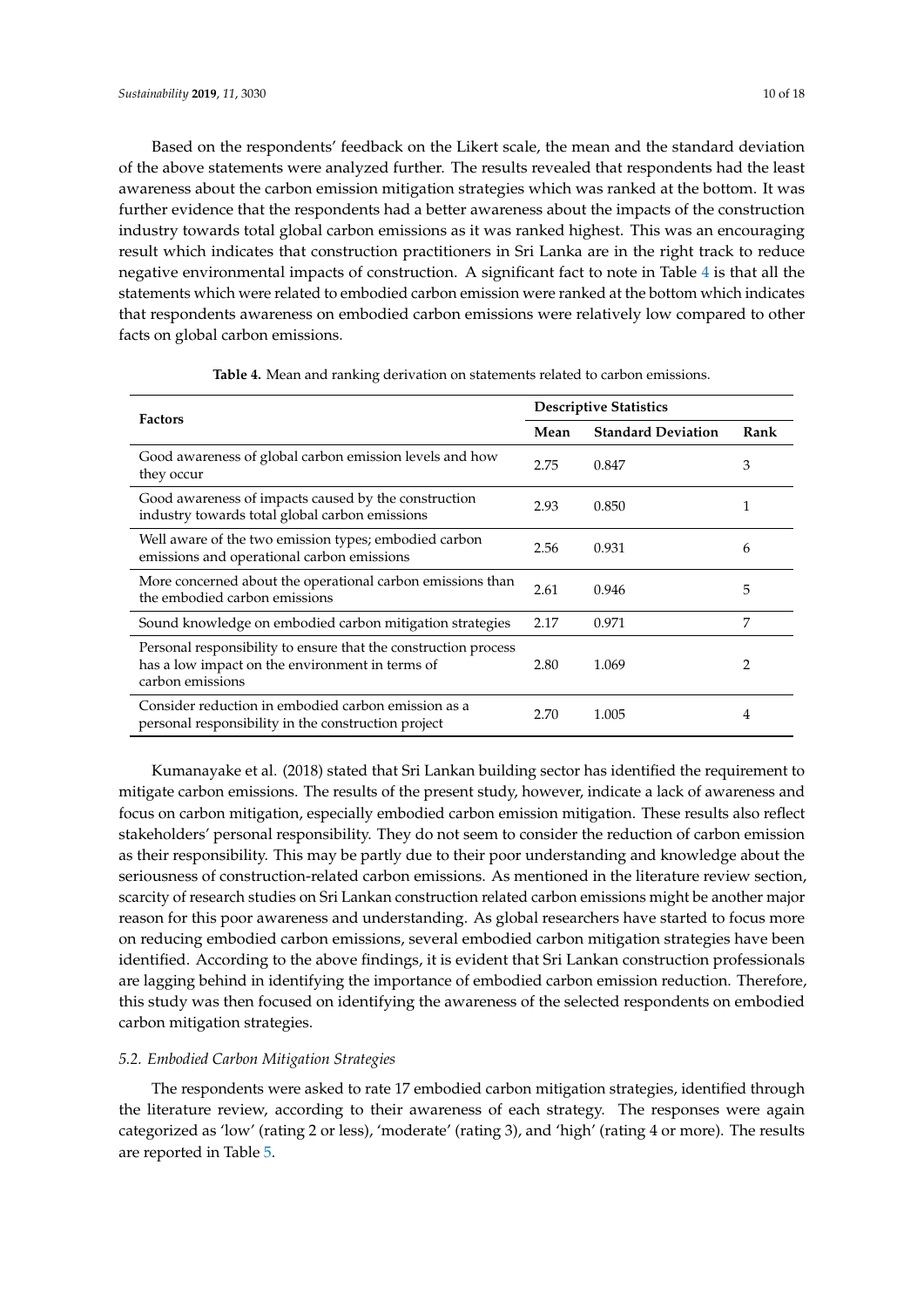<span id="page-10-0"></span>

| <b>Factors</b>                                                            | <b>Percentage of Respondents Scoring</b> |              |                 |  |
|---------------------------------------------------------------------------|------------------------------------------|--------------|-----------------|--|
|                                                                           | Low $(\leq 2)$                           | Moderate (3) | High $(\geq 4)$ |  |
| Practical guidelines for the wider use of low-EC materials                | 52.25                                    | 15.32        | 32.43           |  |
| Better design                                                             | 6.31                                     | 36.94        | 56.76           |  |
| Re-use and recovery of EE/EC intensive<br>construction materials          | 26.13                                    | 44.14        | 29.73           |  |
| Tools, methods, and methodologies                                         | 32.43                                    | 42.34        | 25.23           |  |
| Policy and regulations (Governments)                                      | 20.72                                    | 49.55        | 29.73           |  |
| Refurbishment of existing buildings instead of new built                  | 10.81                                    | 45.95        | 43.24           |  |
| De-carbonization of energy supply/grid                                    | 48.65                                    | 25.23        | 26.13           |  |
| Inclusion of waste, by-product, used materials into<br>building materials | 40.54                                    | 30.63        | 28.83           |  |
| Increased use of local materials                                          | 11.71                                    | 40.54        | 47.75           |  |
| Policy and regulations (Construction sector)                              | 26.13                                    | 36.04        | 37.84           |  |
| People-driven change (key role of all BE stakeholders)                    | 37.84                                    | 37.84        | 24.32           |  |
| More efficient construction processes/techniques                          | 22.52                                    | 45.95        | 31.53           |  |
| Carbon mitigation offsets, emissions trading,<br>and carbon tax           | 38.74                                    | 18.02        | 43.24           |  |
| Carbon sequestration                                                      | 57.66                                    | 20.72        | 21.62           |  |
| Extending the building's life                                             | 12.61                                    | 43.24        | 44.14           |  |
| Increased use of prefabricated elements/off-site<br>manufacturing         | 27.93                                    | 35.14        | 36.94           |  |
| Demolition and rebuild                                                    | 18.92                                    | 46.85        | 34.23           |  |

**Table 5.** Level of awareness on embodied carbon mitigation strategies.

Out of 17 strategies, respondents were well aware of 'better design' and 'increased use of local materials' as strategies to combat carbon emission. They also had a relatively better understanding and awareness about the importance of extending the building's life, refurbishment of existing buildings instead of new built, and carbon mitigation offsets, emissions trading, and carbon tax as strategies to mitigate carbon emissions. Results also revealed that a significant portion of respondents have reasonably good awareness (moderate awareness) about the importance of policy and regulations, efficient construction processes/techniques, demolition and rebuild, and re-use of EE/EC intensive construction materials in achieving the goal of low carbon goal. However, respondents were less knowledgeable about the significance of carbon sequestration, guidelines for wider use of low-EC materials, de-carbonization of energy supply/grid, and the use of waste, by-products, used materials in the construction process. These strategies are mainly related to advanced technology related emission strategies.

This is further confirmed through the results tabulated in Table [6,](#page-11-0) in which respondents were asked to rank mitigation strategies, according to their awareness and importance. Overall, the results reported in Tables [5](#page-10-0) and [6](#page-11-0) reflect an important point: Sri Lankan construction professionals are basically aware of basic and conventional carbon mitigation strategies such as better design (low-carbon design), extension of building life and refurbishment of existing buildings and carbon tax, but their awareness of recently established micro-level strategies is relatively poor.

According to the respondents, better design, more efficient construction processes and increased use of local materials were indicated as the most important carbon mitigation strategies. Refurbishment of existing buildings instead of new built, demolition and rebuild and inclusion of waste, by-product, used materials into building materials followed as some of the other most useful embodied carbon mitigation strategies. The least important/useful strategy according to the respondents was carbon sequestration. This was followed by practical guidelines for wider use of low EC materials and de-carbonization of the energy supply grid. This is in line with the findings in Table [5.](#page-10-0) The strategies, which were ranked least importance, were also ranked as the strategies with the lowest awareness.

In order to understand the extent to which the awareness on embodied carbon mitigation strategies relates to the importance of mitigation strategies, correlation tests were undertaken. The Spearman rank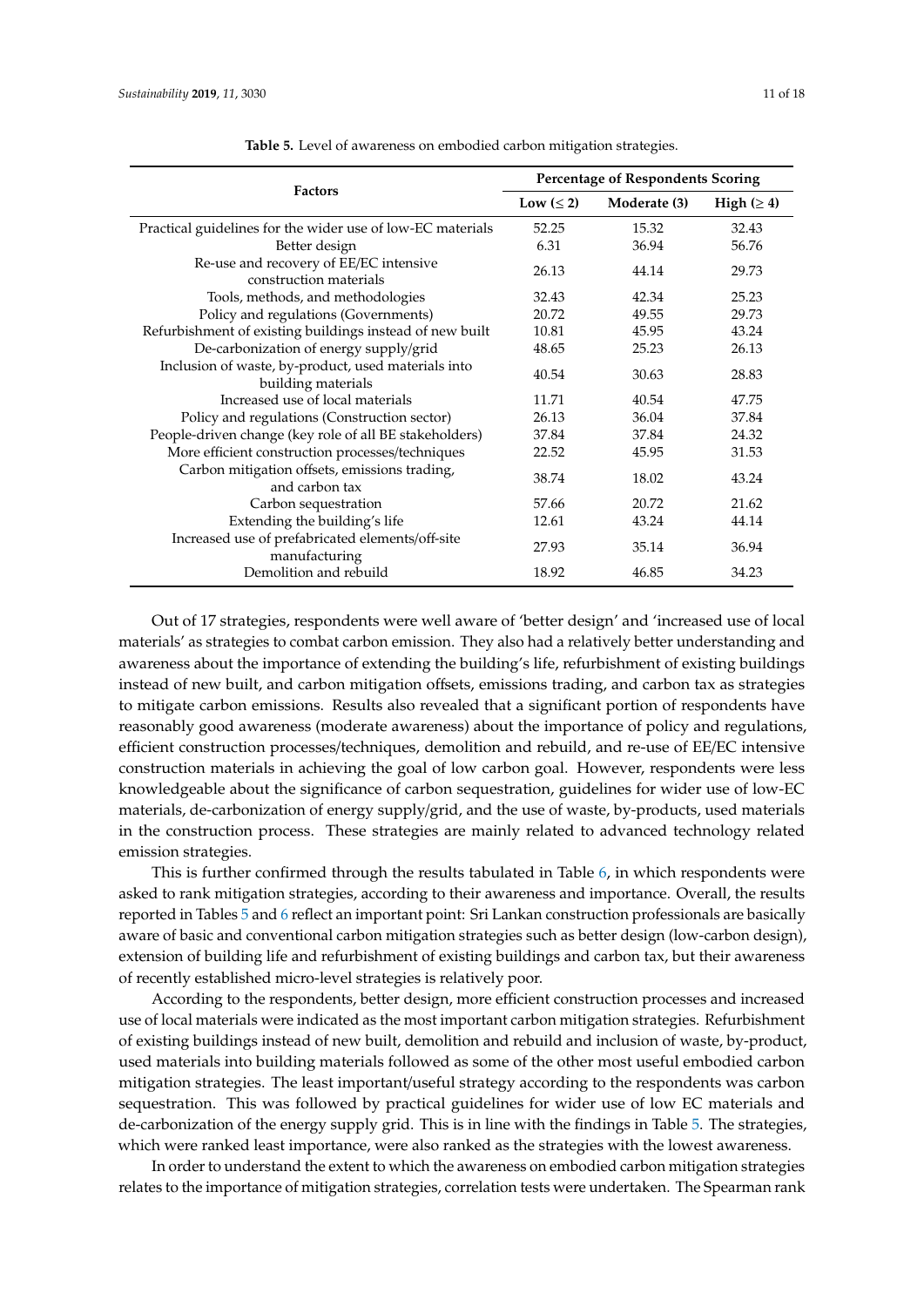<span id="page-11-0"></span>correlation test was conducted among respondent's awareness and how they ranked the mitigation strategies based on importance.

| <b>Strategy</b>                                                        | <b>RII</b> | Rank           |
|------------------------------------------------------------------------|------------|----------------|
| Better design                                                          | 0.75       | 1              |
| More efficient construction processes/techniques                       | 0.75       | $\overline{2}$ |
| Increased use of local materials                                       | 0.75       | 3              |
| Refurbishment of existing buildings instead of new built               | 0.73       | 4              |
| Demolition and rebuild                                                 | 0.73       | 5              |
| Inclusion of waste, by-product, used materials into building materials | 0.72       | 6              |
| People-driven change (key role of all BE stakeholders)                 | 0.72       | 7              |
| Increased use of prefabricated elements/off-site manufacturing         | 0.71       | 8              |
| Policy and regulations (Governments)]                                  | 0.70       | 9              |
| Carbon mitigation offsets, emissions trading, and carbon tax           | 0.70       | 9              |
| Tools, methods, and methodologies                                      | 0.70       | 11             |
| Policy and regulations (Construction sector)                           | 0.70       | 12             |
| Extending the building's life                                          | 0.70       | 13             |
| Re-use and recovery of EE/EC intensive construction materials          |            | 14             |
| De-carbonization of energy supply/grid                                 | 0.66       | 15             |
| Practical guidelines for wider use of low-EC materials                 | 0.65       | 16             |
| Carbon sequestration                                                   | 0.57       | 17             |

**Table 6.** Ranking of perception: the importance of embodied carbon mitigation strategies.

According to Table [7,](#page-12-0) all the strategies indicated a positive coefficient with large strength and except for refurbishment of existing buildings instead of new built, Carbon sequestration and Extending the building's life, the Sig. 2 tailed correlation was also applicable to the embodied carbon mitigation strategies. This clearly entails the fact that lack of awareness about embodied carbon emission mitigation strategies results in not recognizing the importance of those strategies. This further suggests that proper awareness of embodied carbon mitigation strategies may result in a better understanding of their importance, which will ultimately result in better adoption of the strategies. Since it is evident that there is a significant issue of lack of awareness, this study then focused on identifying the reasons for this issue.

## *5.3. Reasons for Low-awareness*

If we are to increase the awareness of the importance of carbon emission as well as carbon mitigation strategies in the construction industry, we need to understand the reasons for low-awareness among construction professionals. Accordingly, an expert survey with 31 experienced construction professionals was conducted and the profile of the respondents participated in the survey are illustrated in Figure [5.](#page-12-1) More than 95% of the respondents in the survey had 10 years or above experience in the construction industry.

As seen in Table [8,](#page-13-0) reasons for low awareness were categorized under three main categories: psychological-cognitive, social and political. The majority of the respondents believed that actions to reduce carbon footprint will demand much of their time, money and effort and thus no incentives to initiate such measures. Moreover, they perceived that measures to reduce carbon emission should be initiated and handled by the government and other authorities. Construction professionals also believe that the government and other relevant authorities have the necessary power and the resources to address this issue of carbon emission in the construction industry. It is thus evident that the majority of professionals perceive addressing an important issue like carbon emission is a political decision rather than a particular profession decision. This mentality of professionals may have been a major reason for the poor knowledge/awareness about the importance of carbon emission and mitigation strategies among construction stakeholders/ professionals.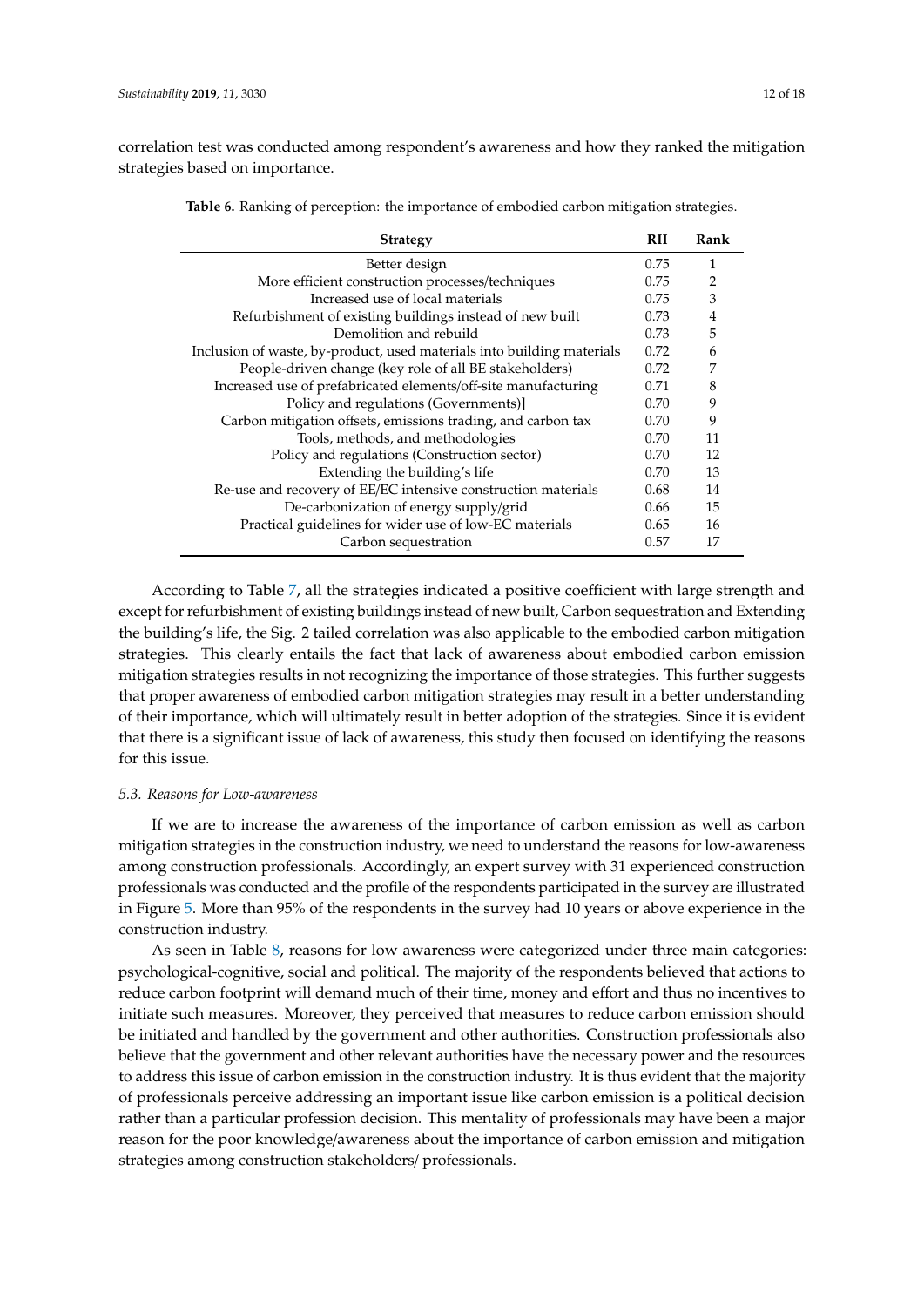|                                                                           | <b>Correlation Analysis</b>         |                             |                                             |                              |
|---------------------------------------------------------------------------|-------------------------------------|-----------------------------|---------------------------------------------|------------------------------|
| <b>Factors</b>                                                            | Spearman<br><b>Rank Correlation</b> | Spearman Sig.<br>(2 Tailed) | Kendall's<br><b>Correlation Coefficient</b> | Kendall's Sig,<br>(2 Tailed) |
| Practical guidelines for the wider use of<br>low-EC materials             | 0.258                               | 0.006                       | 0.238                                       | 0.004                        |
| Better design                                                             | 0.242                               | 0.011                       | 0.206                                       | 0.015                        |
| Re-use and recovery of EE/EC intensive<br>construction materials          | 0.233                               | 0.014                       | 0.202                                       | 0.014                        |
| Tools, methods, and methodologies                                         | 0.113                               | 0.236                       | 0.079                                       | 0.338                        |
| Policy and regulations (Governments)                                      | 0.228                               | 0.016                       | 0.179                                       | 0.027                        |
| Refurbishment of existing buildings<br>instead of new built               | 0.348                               | 0.000                       | 0.287                                       | 0.001                        |
| De-carbonization of energy supply/grid                                    | 0.199                               | 0.036                       | 0.166                                       | 0.039                        |
| Inclusion of waste, by-product, used<br>materials into building materials | 0.276                               | 0.003                       | 0.185                                       | 0.024                        |
| Increased use of local materials                                          | 0.203                               | 0.033                       | 0.108                                       | 0.202                        |
| Policy and regulations<br>(Construction sector)                           | 0.353                               | 0.000                       | 0.245                                       | 0.002                        |
| People-driven change (key role of all BE<br>stakeholders)                 | 0.235                               | 0.013                       | 0.138                                       | 0.086                        |
| More efficient construction<br>processes/techniques                       | 0.218                               | 0.022                       | 0.092                                       | 0.271                        |
| Carbon mitigation offsets, emissions<br>trading, and carbon tax           | 0.325                               | 0.001                       | 0.247                                       | 0.002                        |
| Carbon sequestration                                                      | 0.421                               | 0.000                       | 0.379                                       | 0.000                        |
| Extending the building's life                                             | 0.373                               | 0.000                       | 0.256                                       | 0.002                        |
| Increased use of prefabricated<br>elements/off-site manufacturing         | 0.150                               | 0.117                       | 0.098                                       | 0.237                        |
| Demolition and rebuild                                                    | 0.153                               | 0.109                       | 0.168                                       | 0.049                        |

<span id="page-12-0"></span>**Table 7.** Correlation among awareness and importance of embodied carbon emissions. Table 7. Correlation among awareness and importance of embodied carbon emissions.

<span id="page-12-1"></span>

**Figure 5.** Profile of respondents. **Figure 5.** Profile of respondents.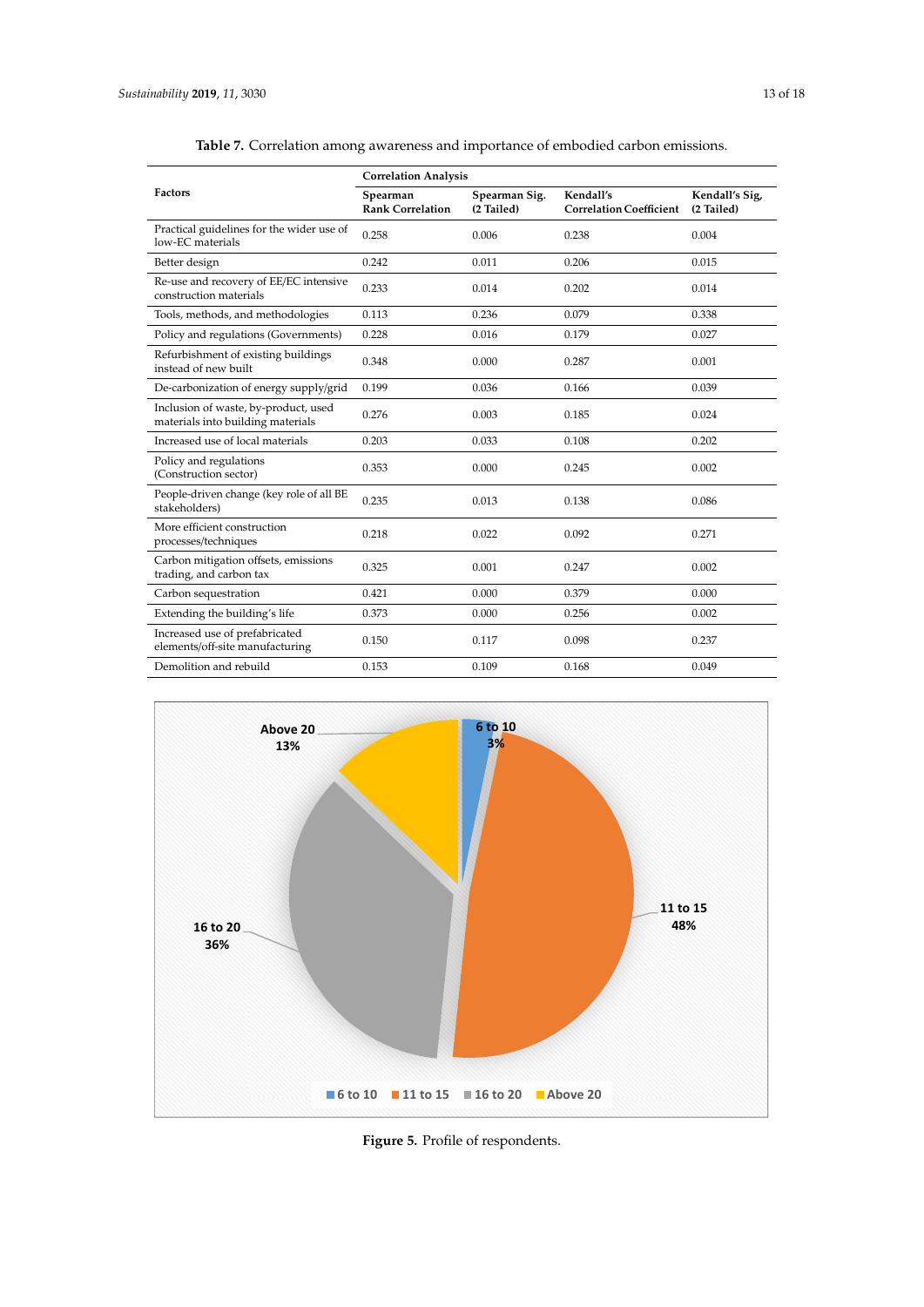<span id="page-13-0"></span>

|                                                                                                                | <b>Percentage of Agreed Responses</b> |
|----------------------------------------------------------------------------------------------------------------|---------------------------------------|
| <b>Psychological-Cognitive Reasons</b>                                                                         |                                       |
| The outcome of carbon footprint will not happen in my lifetime                                                 | 64.52                                 |
| There are more important issues than the reduction of<br>carbon footprint                                      | 64.51                                 |
| Nothing I can do to reduce carbon footprint, it is too complex<br>to handle                                    | 61.29                                 |
| <b>Social Reasons</b>                                                                                          |                                       |
| If I take some initiatives to reduce carbon footprint, society will<br>brand me as an activist or radical      | 67.74                                 |
| Actions to reduce carbon footprint will demand much of my<br>time, money and effort                            | 96.78                                 |
| <b>Political Reasons</b>                                                                                       |                                       |
| Handling carbon emission/footprint is a political matter                                                       | 67.74                                 |
| The government and other authorities can handle this issue on<br>their own                                     | 83.87                                 |
| This is not my problem, it is the responsibility of government<br>and other authorities, so let them handle it | 90.32                                 |

**Table 8.** Reasons for poor awareness of carbon emissions and mitigation strategies.

## **6. Discussion**

The building sector has been recognized as a major GHG emitter globally. The construction professionals and other stakeholders are in search of methods and measures to mitigate the adverse impact of the construction industry on the environment. Many stakeholders believe that proper awareness and knowledge about the importance of carbon emission reduction is a key to achieve the GHG emission reduction goals. This study, which is based on a questionnaire survey followed by an expert survey, investigated the awareness and knowledge of the Sri Lankan construction professionals about carbon emissions in general and embodied carbon (EC) emission and carbon mitigation strategies in particular. The survey results suggest that the Sri Lankan construction professionals have poor awareness about carbon emissions, especially about EC emission and EC mitigation strategies. The results indicate an important point: Sri Lankan construction professionals are basically aware of some basic and conventional carbon mitigation strategies such as better design (low-carbon design), an extension of building life and refurbishment of existing buildings and carbon tax, but their awareness of recently identified advanced micro level technological strategies is relatively poor. Kumanayake et al. [\[9\]](#page-15-8) stated that Sri Lanka has already recognized the need to address carbon mitigation in buildings and are in the process of implementing measures to assess the current performance. However, survey results indicated otherwise as majority of the respondents lacked awareness on carbon emissions as well as the EC mitigation strategies. It is argued that construction and other professionals are more concerned about the operational carbon emissions [\[47\]](#page-17-0), which might be a reason for the survey results of this study.

Furthermore, it was revealed that lack of awareness of construction professionals on embodied carbon mitigation strategies has resulted in considering the embodied carbon mitigation strategies to be of lesser importance. Correlation analysis indicated a positive relationship between lack of awareness and importance. Therefore, it is evident that necessary actions are required to improve the awareness of Sri Lankan construction professionals on embodied carbon mitigation strategies. As the construction professionals are focusing heavily on reducing operational carbon emissions, which was revealed through the literature as well as the survey results, embodied carbon emissions are likely to increase significantly. As indicated by Crawford [\[7\]](#page-15-6), EC emissions have become a significant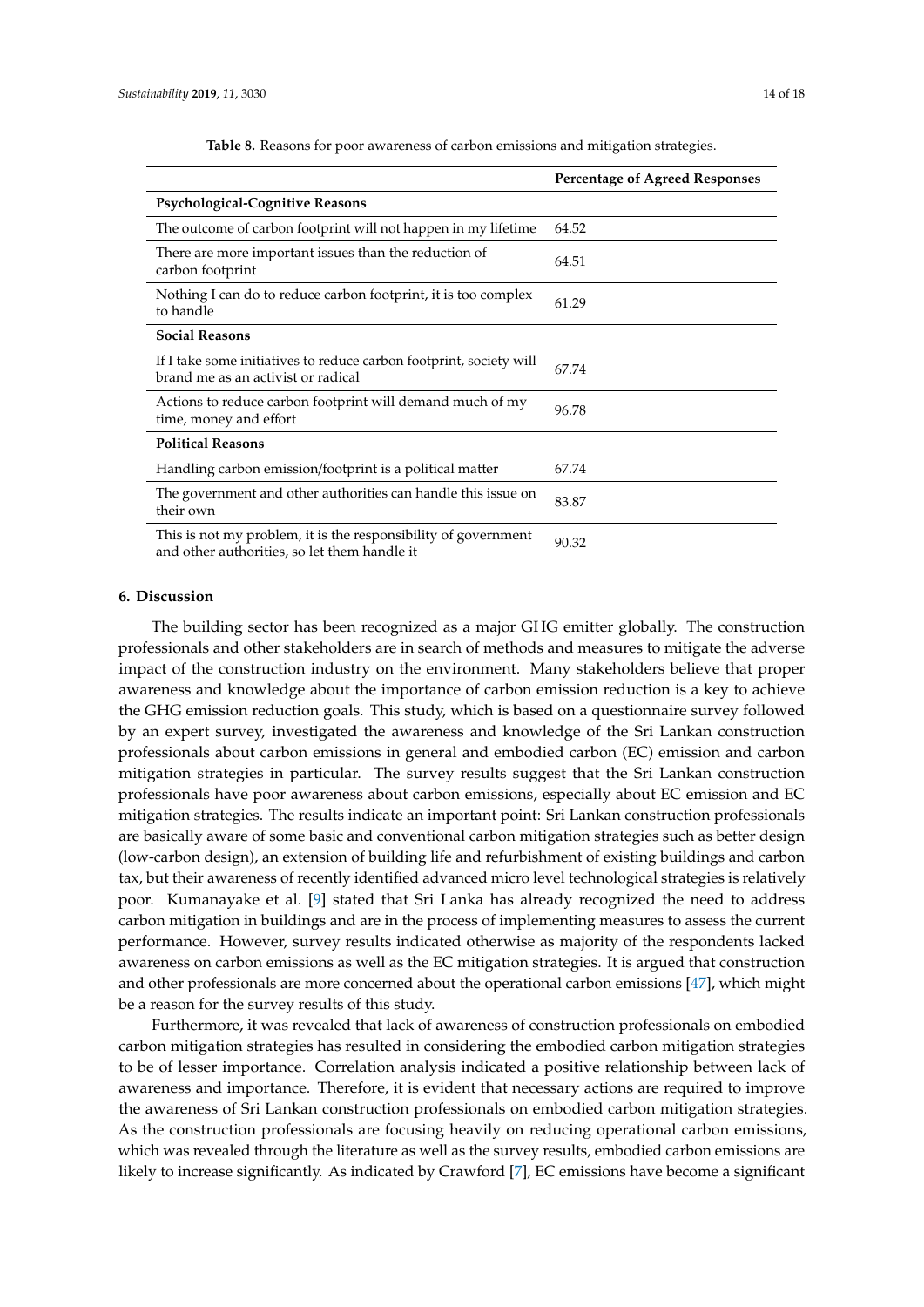contributor to the global carbon emissions which could increase up to 50% of the whole life impacts of the buildings. Ibn-Mohammed et. al [\[48\]](#page-17-1) indicated that EC emissions would increase even up to 70% in UK if EC emission reduction is not addressed properly. Therefore, immediate actions are required to be implemented to enhance the awareness on embodied carbon mitigation strategies that will enable the construction professionals to implement them in construction projects. Apart from the actions that can be implemented at the micro level, macro level actions such as establishing government policies incorporating the embodied carbon mitigation strategies need to be developed to successfully achieve the goal of net zero carbon construction.

Survey analysis clearly revealed the lack of awareness about carbon emissions among the Sri Lankan construction professionals has resulted in low or no adaption of carbon mitigation strategies, especially embodied carbon emissions. This study therefore explored the reasons for low awareness which were analyzed under three main categories: psychological-cognitive, social and political. The majority of the respondents believed that actions to reduce carbon footprint should be initiated and handled by the government and other authorities. They also believe that the government and other relevant authorities have the necessary power and the resources to address this important issue of carbon emission. It is thus evident that the majority of professionals perceive that addressing the carbon emission issue is a political decision rather than a particular profession decision. Apart from the reasons mentioned above, another major cause for this lack of awareness is the unavailability of comprehensive research studies on EC emissions and EC mitigation strategies in Sri Lanka and other developing countries. Body of literature on this domain is much higher in the developed countries compared to the developing countries which has been further confirmed by the studies conducted by Kofoworola and Gheewala [\[22\]](#page-16-1), Ramesh et al. [\[23\]](#page-16-2), Varun et al. [\[24\]](#page-16-3), Paulsen and Sposto [\[25\]](#page-16-4), Pinky Devi and Palaniappan [\[26\]](#page-16-5), and Wen et al. [\[27\]](#page-16-6). Therefore, it is necessary to conduct comprehensive research studies to identify the impacts of EC emissions in the developing countries and thereby develop EC mitigation strategies.

#### **7. Conclusions**

As there is still no clear consensus among stakeholders on how to address the EC mitigation issue around the world, this study would not only provide the necessary impetus to drive the momentum on how to address this global issue, but it also enriches the limited body of literature. The main insight drawn from the findings is that, as the majority of the construction professionals opined that carbon mitigation strategies are a political goal, closer cooperation and collaboration between the government and the construction industry should be a step forward to achieve the goal of carbon reduction. Findings clearly indicate the necessity of enhancing the awareness and knowledge on embodied carbon mitigation strategies among the Sri Lankan construction professionals. The authors believe that the finding is a clear reflection of the current situation in many developing countries with regard to carbon emission and mitigation strategies.

This is exploratory research and its recommendations should be generalized with caution due to a few limitations, including its cultural and geographical limitations. As identified through the literature review, there is a major scarcity in research related to carbon emissions in developing countries such as Sri Lanka. Therefore, it is necessary to conduct more research studies to explore the carbon emissions of construction industry in the Sri Lankan context as well as in other developing countries as they contribute significantly to the global carbon emissions. Moreover, this study revealed that construction professionals lack awareness about embodied carbon mitigation strategies. Thus, studies to explore methods to increase awareness among construction professionals on embodied carbon mitigation strategies would be timely. Future work in the area can be enhanced with increased sample size. It could also be interesting to look into the barriers to implement embodied carbon mitigation strategies in the Sri Lankan construction industry. The effectiveness of adopting carbon mitigation strategies in the Sri Lankan construction projects can also be evaluated. A study on identifying cost trade-off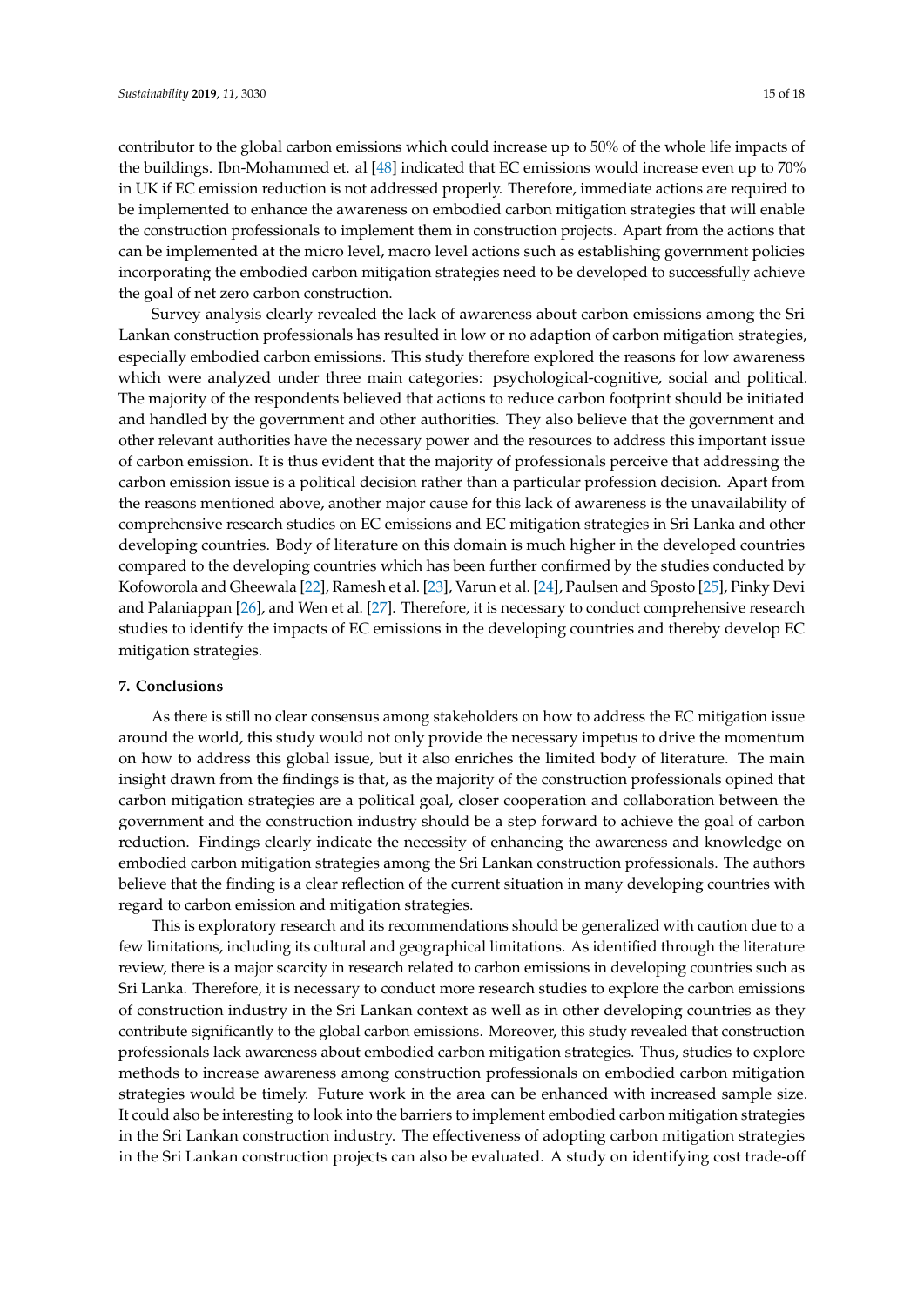of adopting the embodied carbon mitigation strategies to the construction projects in Sri Lanka is also timely.

**Author Contributions:** Data curation, L.H.U.W.A.; Formal analysis, J.W.M.; Methodology, T.I.S.

**Funding:** Hong Kong Research Grant Council: F-PP45.

**Conflicts of Interest:** The authors declare no conflict of interest.

# **References**

- <span id="page-15-0"></span>1. Lai, J.H.; Yik, F.W.; Man, C. Carbon audit: A literature review and an empirical study on a hotel. *Facilities* **2012**, *30*, 417–431. [\[CrossRef\]](http://dx.doi.org/10.1108/02632771211235233)
- <span id="page-15-1"></span>2. Batagoda, B.; Nissanka, S.P.; Wijekoon, S.; Jaytilake, A. Technical Guide to Actions on Global Warming and Clean Development Mechanism in Sri Lanka; 2012. Available online: https://[openknowledge.worldbank.org](https://openknowledge.worldbank.org/bitstream/handle/10986/12688/708060ESW0P0700k0FINAL0May029002008.pdf?sequence=1)/ bitstream/handle/10986/12688/[708060ESW0P0700k0FINAL0May029002008.pdf?sequence](https://openknowledge.worldbank.org/bitstream/handle/10986/12688/708060ESW0P0700k0FINAL0May029002008.pdf?sequence=1)=1 (accessed on 10 February 2019).
- <span id="page-15-2"></span>3. Gajewski, A.; Siergiejuk, J.; Szulborski, K. Carbon dioxide emission while heating in selected European countries. *Energy Build.* **2013**, *65*, 197–204. [\[CrossRef\]](http://dx.doi.org/10.1016/j.enbuild.2013.05.042)
- <span id="page-15-3"></span>4. Wheating, N.C. Embodied Carbon: A Framework for Prioritizing and Reducing Emissions in the Building Industry; 2017. Available online: https://[repository.usfca.edu](https://repository.usfca.edu/capstone/546/)/capstone/546/ (accessed on 10 February 2019).
- <span id="page-15-4"></span>5. Kumanayake, R.; Luo, H. A tool for assessing life cycle CO<sub>2</sub> emissions of buildings in Sri Lanka. *Build. Environ.* **2018**, *128*, 272–286. [\[CrossRef\]](http://dx.doi.org/10.1016/j.buildenv.2017.11.042)
- <span id="page-15-5"></span>6. Dixit, M.K.; Fernandez-Solis, J.; Lavy, S.; Culp, C. Identification of parameters for embodied energy measurement: A literature review. *Energy Build.* **2010**, *42*, 1238–1247. [\[CrossRef\]](http://dx.doi.org/10.1016/j.enbuild.2010.02.016)
- <span id="page-15-6"></span>7. Crawford, R. *Life Cycle Assessment in the Built Environment*; Routledge: Abingdon, UK, 2011.
- <span id="page-15-7"></span>8. Pomponi, F.; Moncaster, A. Embodied carbon mitigation and reduction in the built environment–What does the evidence say? *J. Environ. Manag.* **2016**, *181*, 687–700. [\[CrossRef\]](http://dx.doi.org/10.1016/j.jenvman.2016.08.036) [\[PubMed\]](http://www.ncbi.nlm.nih.gov/pubmed/27558830)
- <span id="page-15-8"></span>9. Kumanayake, R.; Luo, H.; Paulusz, N. Assessment of material related embodied carbon of an office building in Sri Lanka. *Energy Build.* **2018**, *166*, 250–257. [\[CrossRef\]](http://dx.doi.org/10.1016/j.enbuild.2018.01.065)
- <span id="page-15-9"></span>10. Krausmann, F.; Gingrich, S.; Eisenmenger, N.; Erb, K.; Haberl, H.; Fischer-Kowalski, M. Growth in global materials use, GDP and population during the 20th century. *Ecol. Econ.* **2009**, *68*, 2696–2705. [\[CrossRef\]](http://dx.doi.org/10.1016/j.ecolecon.2009.05.007)
- <span id="page-15-10"></span>11. Field, C.B. *Climate Change 2014–Impacts, Adaptation and Vulnerability: Regional Aspects*; Cambridge University Press: Cambridge, UK, 2014.
- <span id="page-15-11"></span>12. UNEP Finance Initiative. *Fiduciary Responsibility: Legal and Practical Aspects of Integrating Environmental, Social and Governance Issues into Institutional Investment*; UNEP Finance Initiative: Geneva, Switzerland, 2009.
- <span id="page-15-12"></span>13. Chau, C.; Leung, T.; Ng, W. A review on life cycle assessment, life cycle energy assessment and life cycle carbon emissions assessment on buildings. *Appl. Energy* **2015**, *143*, 395–413. [\[CrossRef\]](http://dx.doi.org/10.1016/j.apenergy.2015.01.023)
- <span id="page-15-13"></span>14. Chastas, P.; Theodosiou, T.; Bikas, D. Embodied energy in residential buildings-towards the nearly zero energy building: A literature review. *Build. Environ.* **2016**, *105*, 267–282. [\[CrossRef\]](http://dx.doi.org/10.1016/j.buildenv.2016.05.040)
- <span id="page-15-14"></span>15. Acquaye, A.A.; Duffy, A.P. Input–output analysis of Irish construction sector greenhouse gas emissions. *Build. Environ.* **2010**, *45*, 784–791. [\[CrossRef\]](http://dx.doi.org/10.1016/j.buildenv.2009.08.022)
- <span id="page-15-15"></span>16. Huang, L.; Bohne, R.A. Embodied air emissions in Norway's construction sector: input-output analysis. *Build. Res. Inf.* **2012**, *40*, 581–591. [\[CrossRef\]](http://dx.doi.org/10.1080/09613218.2012.711993)
- <span id="page-15-16"></span>17. Chang, R.-D.; Zuo, J.; Zhao, Z.; Soebarto, v.; Lu, Y.; Zillante, G.; Gan, X. Sustainability attitude and performance of construction enterprises: A China study. *J. Clean. Prod.* **2018**, *172*, 1440–1451. [\[CrossRef\]](http://dx.doi.org/10.1016/j.jclepro.2017.10.277)
- <span id="page-15-17"></span>18. Chen, P.-H.; Ong, C.-F.; Hsu, S.-C. The linkages between internationalization and environmental strategies of multinational construction firms. *J. Clean. Prod.* **2016**, *116*, 207–216. [\[CrossRef\]](http://dx.doi.org/10.1016/j.jclepro.2015.12.105)
- <span id="page-15-18"></span>19. Robati, M.; Daly, D.; Kokogiannakis, G. A method of uncertainty analysis for whole-life embodied carbon emissions (CO<sup>2</sup> -e) of building materials of a net-zero energy building in Australia. *J. Clean. Prod.* **2019**, *225*, 541–553. [\[CrossRef\]](http://dx.doi.org/10.1016/j.jclepro.2019.03.339)
- <span id="page-15-19"></span>20. Lucon, O.; Ürge-Vorsatz, D. Chapter 9—Buildings. In *Climate Change 2014: Mitigation of Climate Change. IPCC Working Group III Contribution to AR5*; Cambridge University Press: London, UK, 2014.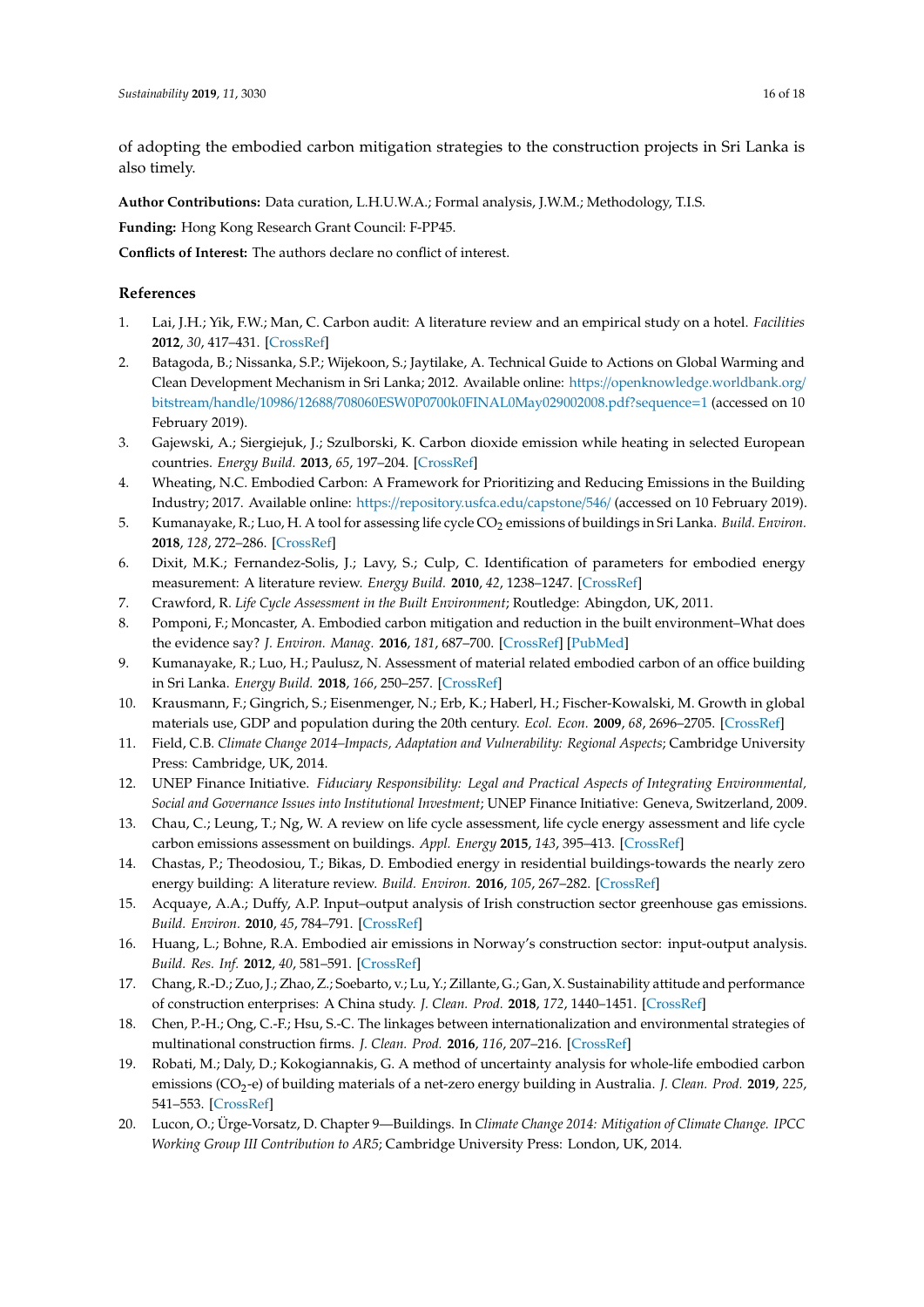- <span id="page-16-0"></span>21. Tingley, D.D.; Davison, B. Design for deconstruction and material reuse. *Proc. Inst. Civ. Eng. Energy* **2011**, *164*, 195–204. [\[CrossRef\]](http://dx.doi.org/10.1680/ener.2011.164.4.195)
- <span id="page-16-1"></span>22. Kofoworola, O.F.; Gheewala, S.H. Life cycle energy assessment of a typical office building in Thailand. *Energy Build.* **2009**, *41*, 1076–1083. [\[CrossRef\]](http://dx.doi.org/10.1016/j.enbuild.2009.06.002)
- <span id="page-16-2"></span>23. Ramesh, T.; Prakash, R.; Shukla, K. Life cycle approach in evaluating energy performance of residential buildings in Indian context. *Energy Build.* **2012**, *54*, 259–265. [\[CrossRef\]](http://dx.doi.org/10.1016/j.enbuild.2012.07.016)
- <span id="page-16-3"></span>24. Sharma, A.; Shree, V.; Nautiyal, H. Life cycle environmental assessment of an educational building in Northern India: A case study. *Sustain. Cities Soc.* **2012**, *4*, 22–28.
- <span id="page-16-4"></span>25. Paulsen, J.S.; Sposto, R.M. A life cycle energy analysis of social housing in Brazil: Case study for the program "MY HOUSE MY LIFE". *Energy Build.* **2013**, *57*, 95–102. [\[CrossRef\]](http://dx.doi.org/10.1016/j.enbuild.2012.11.014)
- <span id="page-16-5"></span>26. Devi, P.; Palaniappan, S. A case study on life cycle energy use of residential building in Southern India. *Energy Build.* **2014**, *80*, 247–259.
- <span id="page-16-6"></span>27. Wen, T.J.; Siong, H.C.; Noor, Z.Z. Assessment of embodied energy and global warming potential of building construction using life cycle analysis approach: Case studies of residential buildings in Iskandar Malaysia. *Energy Build.* **2015**, *93*, 295–302. [\[CrossRef\]](http://dx.doi.org/10.1016/j.enbuild.2014.12.002)
- <span id="page-16-7"></span>28. Abowitz, D.A.; Toole, T.M. Mixed method research: Fundamental issues of design, validity, and reliability in construction research. *J. Constr. Eng. Manag.* **2010**, *136*, 108–116. [\[CrossRef\]](http://dx.doi.org/10.1061/(ASCE)CO.1943-7862.0000026)
- 29. Leicht, R.M.; Hunter, S.T.; Saluja, C.; Messner, J.I. Implementing observational research methods to study team performance in construction management. *J. Constr. Eng. Manag.* **2010**, *136*, 76–86. [\[CrossRef\]](http://dx.doi.org/10.1061/(ASCE)CO.1943-7862.0000080)
- 30. Zou, P.X.; Sunindijo, R.Y.; Dainty, A.R. A mixed methods research design for bridging the gap between research and practice in construction safety. *Saf. Sci.* **2014**, *70*, 316–326. [\[CrossRef\]](http://dx.doi.org/10.1016/j.ssci.2014.07.005)
- <span id="page-16-8"></span>31. Javed, A.A.; Pan, W.; Chen, L.; Zhan, W. A systemic exploration of drivers for and constraints on construction productivity enhancement. *Built Environ. Proj. Asset Manag.* **2018**. [\[CrossRef\]](http://dx.doi.org/10.1108/BEPAM-10-2017-0099)
- <span id="page-16-9"></span>32. Fellows, R.F.; Liu, A.M. *Research Methods for Construction*; John Wiley & Sons: Hoboken, NJ, USA, 2015.
- <span id="page-16-10"></span>33. Somech, A.; Ron, I. Promoting organizational citizenship behavior in schools: The impact of individual and organizational characteristics. *Educ. Adm. Q.* **2007**, *43*, 38–66. [\[CrossRef\]](http://dx.doi.org/10.1177/0013161X06291254)
- 34. Leung, S.-O. A comparison of psychometric properties and normality in 4-, 5-, 6-, and 11-point Likert scales. *J. Soc. Serv. Res.* **2011**, *37*, 412–421. [\[CrossRef\]](http://dx.doi.org/10.1080/01488376.2011.580697)
- <span id="page-16-11"></span>35. Osei-Kyei, R.; Chan, A.P.C.; Javed, A.A.; Ameyaw, E.E. Critical success criteria for public-private partnership projects: international experts' opinion. *Int. J. Strateg. Prop. Manag.* **2017**, *21*, 87–100. [\[CrossRef\]](http://dx.doi.org/10.3846/1648715X.2016.1246388)
- <span id="page-16-12"></span>36. Atkinson, R.; Flint, J. Accessing hidden and hard-to-reach populations: Snowball research strategies. *Soc. Res. Update* **2001**, *33*, 1–4.
- <span id="page-16-13"></span>37. Norušis, M.J. *IBM SPSS Statistics 19 Advanced Statistical Procedures Companion*; Prentice-Hall: Upper Saddle River, NJ, USA, 2012.
- <span id="page-16-14"></span>38. Hill, T.; Lewicki, P. *Statistics: Methods and Applications*; Statsoft: Tulsa, OK, USA, 2007.
- <span id="page-16-15"></span>39. Siegel, S.; Castellan, N. *Nonparametric Systems for the Behavioural Sciences*; McGraw Hill International Editions: New York, NY, USA, 1988.
- <span id="page-16-16"></span>40. Leontitsis, A.; Pagge, J. A simulation approach on Cronbach's alpha statistical significance. *Math. Comput. Simul.* **2007**, *73*, 336–340. [\[CrossRef\]](http://dx.doi.org/10.1016/j.matcom.2006.08.001)
- <span id="page-16-17"></span>41. Chan, D.W.; Kumaraswamy, M.M. Reasons for delay in civil engineering projects–the case of Hong Kong. *Hkie Trans.* **1995**, *2*, 1–8. [\[CrossRef\]](http://dx.doi.org/10.1080/1023697X.1995.10667685)
- <span id="page-16-19"></span>42. Chan, A.P.; Chan, D.W.; Ho, K.S. An empirical study of the benefits of construction partnering in Hong Kong. *Constr. Manag. Econ.* **2003**, *21*, 523–533. [\[CrossRef\]](http://dx.doi.org/10.1080/0144619032000056162)
- <span id="page-16-18"></span>43. Tripathi, K.; Jha, K. An empirical study on performance measurement factors for construction organizations. *KSCE J. Civ. Eng.* **2018**, *22*, 1052–1066. [\[CrossRef\]](http://dx.doi.org/10.1007/s12205-017-1892-z)
- <span id="page-16-20"></span>44. Biasutti, M.; Frate, S. A validity and reliability study of the Attitudes toward Sustainable Development scale. *Environ. Educ. Res.* **2017**, *23*, 214–230. [\[CrossRef\]](http://dx.doi.org/10.1080/13504622.2016.1146660)
- <span id="page-16-21"></span>45. Tavakol, M.; Dennick, R. Making sense of Cronbach's alpha. *Int. J. Med Educ.* **2011**, *2*, 53–55. [\[CrossRef\]](http://dx.doi.org/10.5116/ijme.4dfb.8dfd) [\[PubMed\]](http://www.ncbi.nlm.nih.gov/pubmed/28029643)
- <span id="page-16-22"></span>46. Santos, J.R.A. Cronbach's alpha: A tool for assessing the reliability of scales. *J. Ext.* **1999**, *37*, 1–5.